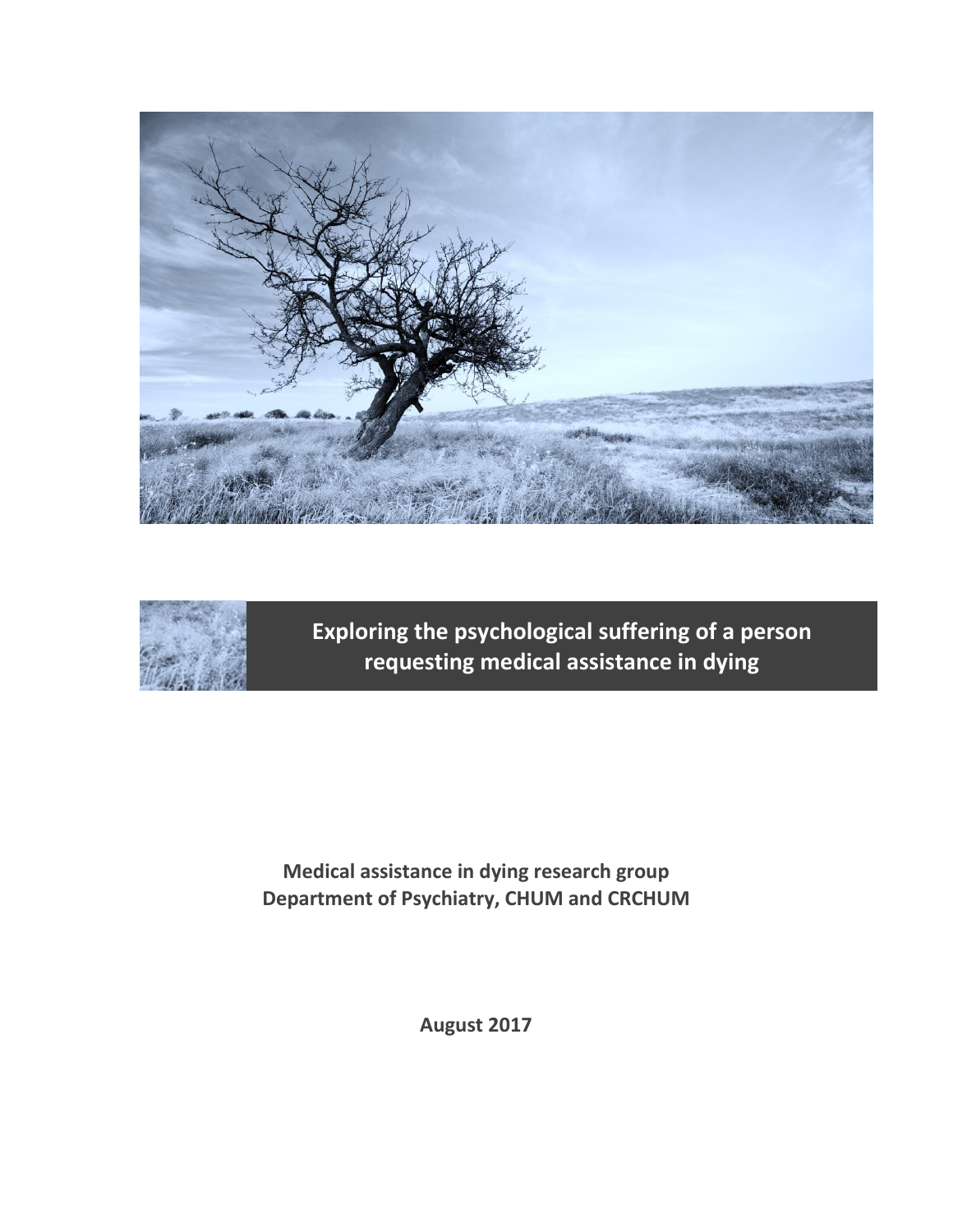# **Authors**

**Mona Gupta, M.D., C.M., FRCPC, Ph.D.** Psychiatrist, CHUM Clinician-Scientist, Centre de recherche du CHUM Associate Clinical Professor, Université de Montréal

#### **Jacynthe Rivest, M.D., FRCPC, M.A. (cand.)**

Psychiatrist, CHUM Clinician-Investigator, Centre de recherche du CHUM Assistant Clinical Professor, Université de Montréal

#### **Suzanne Leclair, M.D., FRCPC**

Psychiatrist, CHUM Service Chief, Consultation-Liaison Psychiatry Department of Psychiatry, CHUM Assistant Clinical Professor, Université de Montréal

#### **Samuel Blouin, Ph.D. (cand.)**

Department of Sociology, Université de Montréal ISSRC, Université de Lausanne Vanier Scholar and 2016 Trudeau Scholar

#### **Marc Chammas, M.D., FRCPC**

Fellow, Consultation-Liaison Psychiatry Department of Psychiatry, CHUM

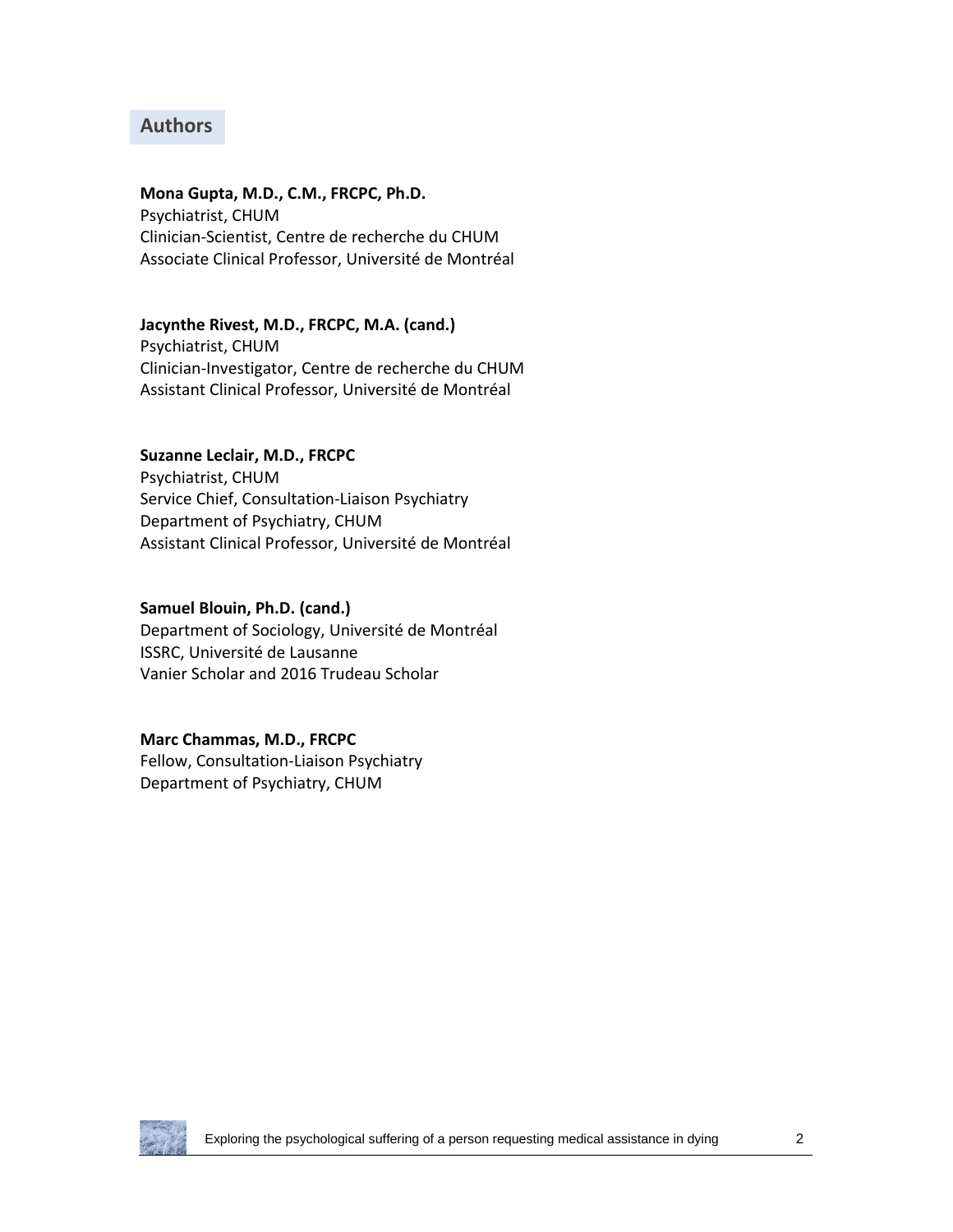# **Table of contents**

| 1. | What is constant and unbearable psychological suffering as defined in the Act? 7                                                                                                                                               |    |  |  |  |
|----|--------------------------------------------------------------------------------------------------------------------------------------------------------------------------------------------------------------------------------|----|--|--|--|
| 2. | The suffering of others 1900 million and the suffering of others 1900 million and the suffering of others 1900 million and the suite of the suite of the suite of the suite of the suite of the suite of the suite of the suit |    |  |  |  |
|    |                                                                                                                                                                                                                                |    |  |  |  |
|    | 2.2 Should we explore the suffering of a person requesting MAID?                                                                                                                                                               |    |  |  |  |
| 3. |                                                                                                                                                                                                                                |    |  |  |  |
|    |                                                                                                                                                                                                                                |    |  |  |  |
|    | 3.2 Psychosocial characteristics and psychiatric disorders present in patients<br>requesting MAID 13 13                                                                                                                        |    |  |  |  |
|    |                                                                                                                                                                                                                                |    |  |  |  |
|    | 3.4 The relationship between suffering and decision-making capacity [16] 16                                                                                                                                                    |    |  |  |  |
|    |                                                                                                                                                                                                                                |    |  |  |  |
|    | 3.6 Summary 17 and 10 and 10 and 10 and 10 and 10 and 10 and 10 and 10 and 10 and 10 and 10 and 10 and 10 and 1                                                                                                                |    |  |  |  |
|    |                                                                                                                                                                                                                                |    |  |  |  |
|    | References 19                                                                                                                                                                                                                  |    |  |  |  |
|    | Recommended reading list                                                                                                                                                                                                       | 23 |  |  |  |

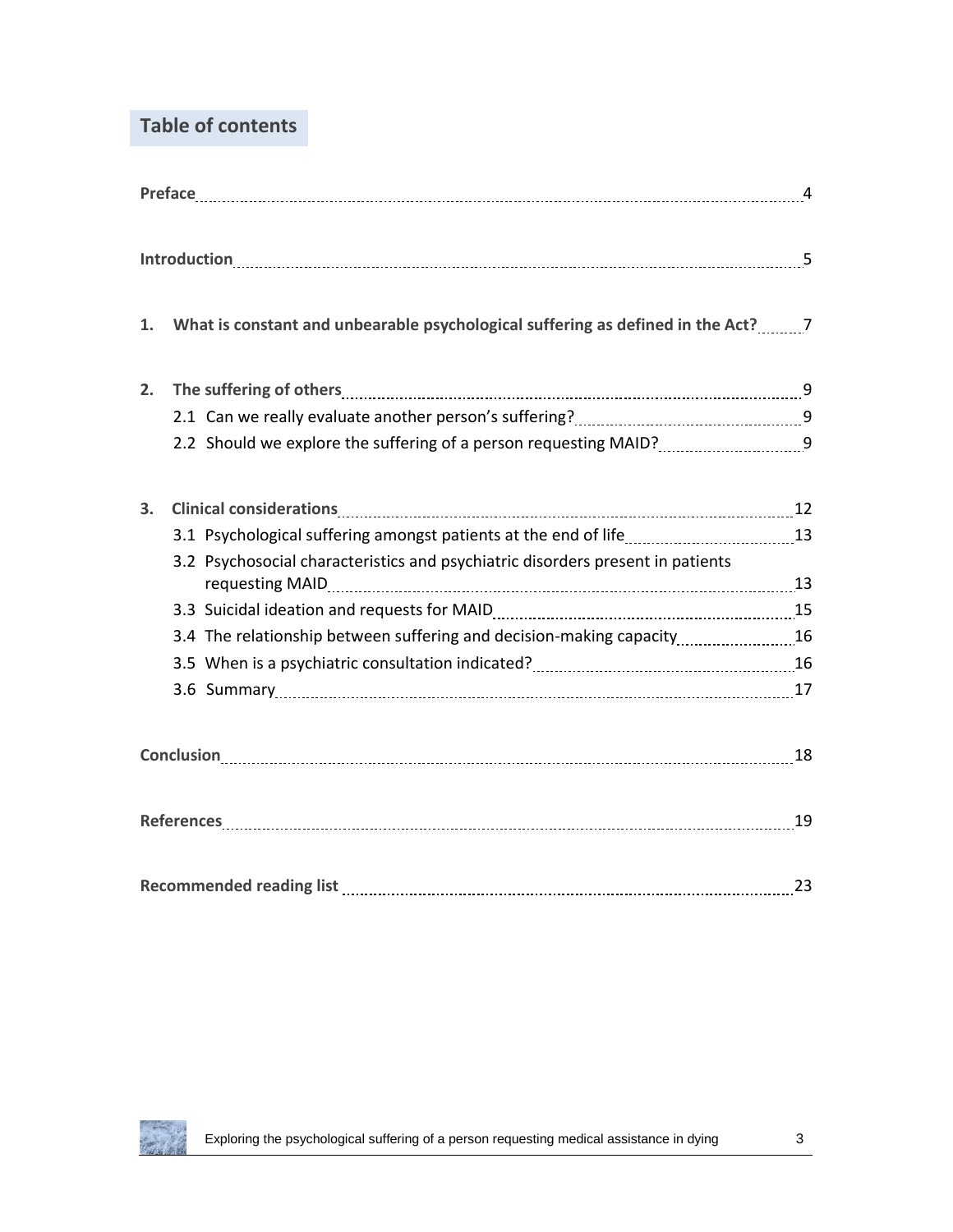#### **Preface**

An *Act respecting end of life care* (CQLR, c. S-32.0001) (hereafter, the Act) came into force on December 10, 2015 and legalized medical assistance in dying (hereafter, MAID) for the first time in Québec. While the Act was the result of several years of political debate and public consultation, the introduction of MAID into clinical practice has given rise to numerous questions. Among these includes the requirement that to be eligible to receive MAID, a person has to experience constant and intolerable physical or psychological suffering. What is psychological suffering exactly? How can we determine if it is intolerable? The introduction of the Act offers members of the medical profession the opportunity to reflect collectively on these complex issues.

This document is the product of a spontaneous collaboration between the Collège des médecins du Québec (CMQ) and our research group at the CHUM. We wanted to participate in the dialogue about MAID by offering a psychiatric perspective to our colleagues in other areas of practice. This project is but a first attempt to face the difficult questions that surround the evaluation of psychological suffering. We recognize that this discussion will be ongoing as the understanding of these issues evolves with time and experience. We hope that this will be the first in a series of conversations on the provision of MAID that draws on the best of our knowledge and abilities as physicians, with a focus on serving the public interest.

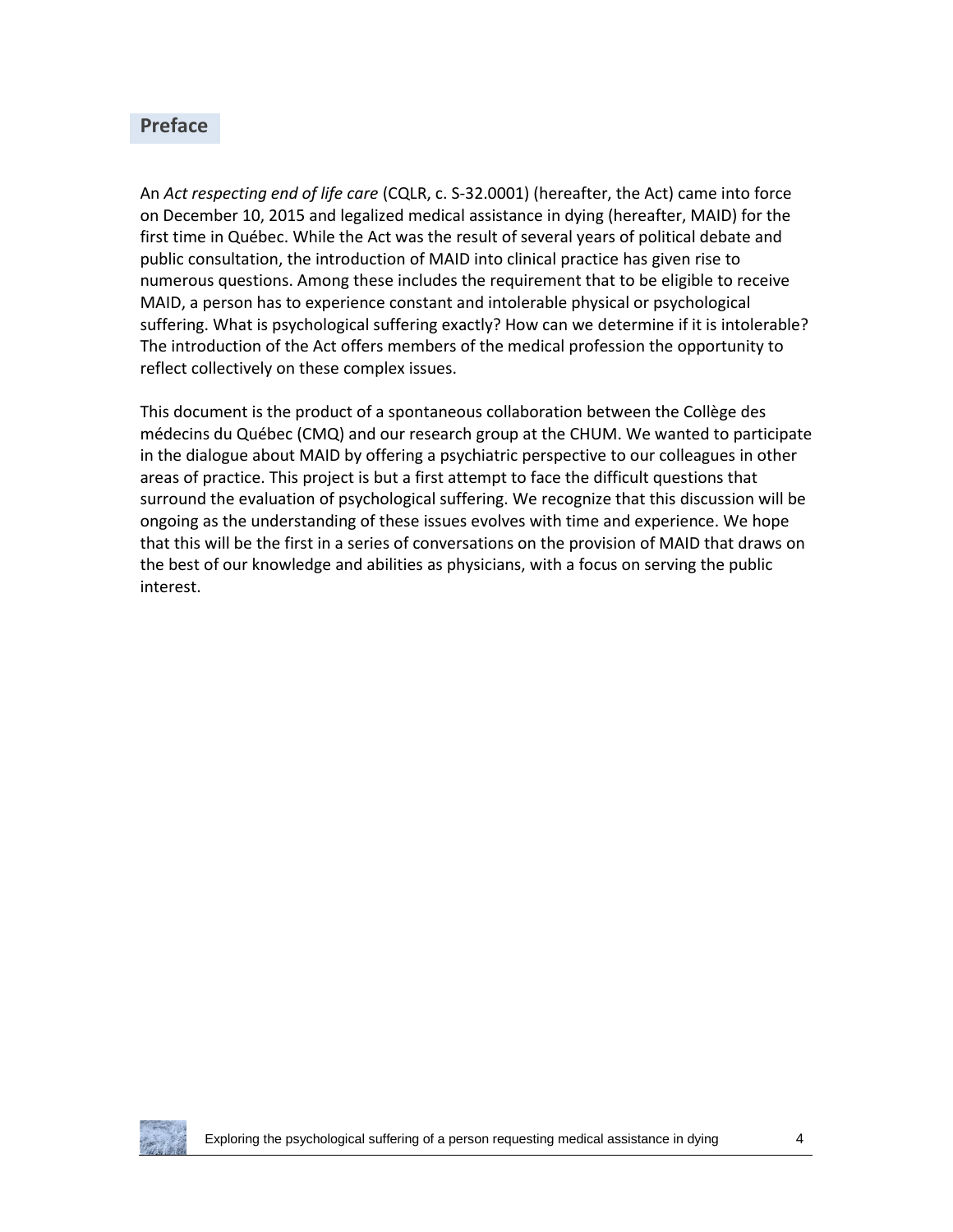# **Introduction**

The Act defines MAID as a healthcare intervention "consisting in the administration by a physician of medications or substances to an end-of-life patient, at the patient's request, in order to relieve their suffering by hastening death" (art. 3 (6)). This definition does not include assisted suicide, contrary to the definition adopted in the federal law, namely, the *Act to amend the Criminal Code and to make related amendments to other Acts (medical assistance in dying)* (S.C. 2016, c. 3), hereafter C-14, which entered into force on June 17, 2016 and also applies in Québec. This document only discusses MAID as it is defined in the Act.<sup>1</sup>

According to the Act, a person may receive MAID if she fulfills six criteria. One of these criteria is the requirement that the person experiences "constant and unbearable physical or psychological suffering which cannot be relieved in a manner the patient deems tolerable" (art. 26 (6)). A similar criterion appears in C-14: "that illness, disease or disability or that state of decline causes them enduring physical or psychological suffering that is intolerable to them and that cannot be relieved under conditions that they consider acceptable" (art.  $241.2(2)c$ ).

Determining whether a person fulfills this criterion can be difficult. Suffering, particularly psychological suffering, may seem less familiar to physicians than a symptom like pain. Nevertheless, physicians are required to determine whether psychological suffering is present and whether it is constant and unbearable. This document aims to provide physicians in Québec with the tools they need to assess these aspects in patients who request MAID.

This document includes three sections. The first offers a definition of each key term related to the suffering criterion found in the Act. The second provides a brief discussion on the way in which the suffering of another person can be assessed. The third addresses psychological suffering from a clinical perspective, as well as the psychosocial and psychiatric conditions one might find amongst patients requesting MAID.

The analysis presented in this document represents the culmination of research based on a variety of sources. We conducted a systematic search of articles related to the concept of suffering, as well as articles dealing with the psychiatric and psychosocial conditions likely to be found amongst persons at end of life and/or persons wishing a hastened death.<sup>2</sup> Our team selected, discussed, and critically reviewed these articles between January and December 2016. We developed our analysis further by reviewing the judicial decisions arising from the constitutional exemption provided for by the Supreme Court of Canada in the Carter case (2015), provincial and federal parliamentary debates concerning the proposed laws (Bills 52 and C-14), as well as several reports, discussion papers, and position statements. We

 $2$  We searched the MEDLINE, PubMed, CINAHL and PsychInfo databases using the following keywords: physician-assisted dying, medical aid in dying, assisted suicide, euthanasia, suffering, burden, capacity, psychiatry and demoralization.



l

<sup>&</sup>lt;sup>1</sup> The definition of MAID provided in the Act corresponds to what is also referred to as euthanasia.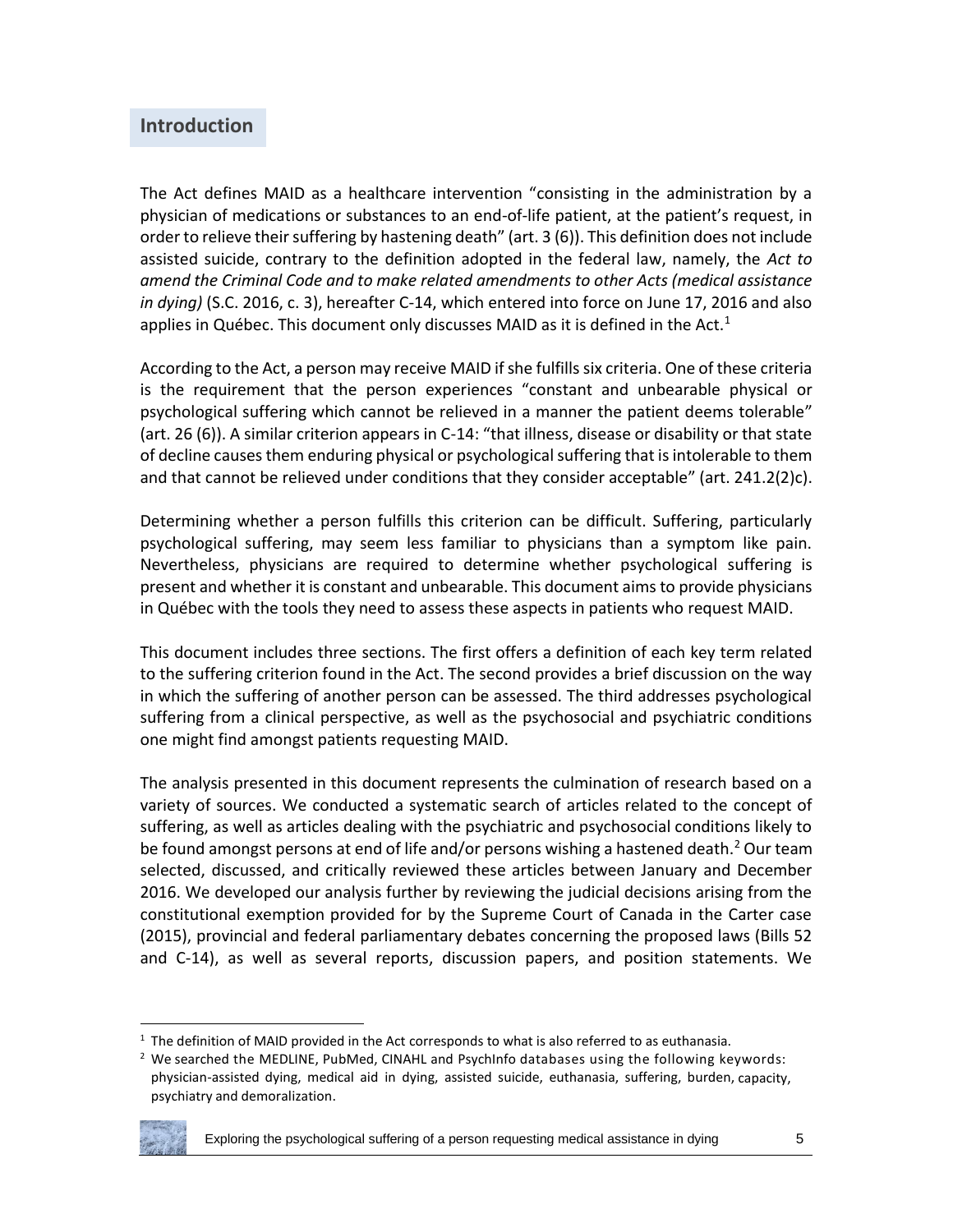presented our work to various audiences at different stages of the project, which allowed us to solicit feedback and refine our analysis.<sup>3</sup>

A list of works cited and a recommended reading list can be found at the end of this document for readers who wish to consult the original sources or pursue certain topics in greater depth.

<sup>&</sup>lt;sup>3</sup> Memorial University Hospital of Newfoundland on March 11, 2016; the CHUM Department of Psychiatry on April 11, 2016; Centre hospitalier régional de Lanaudière April 15, 2016; the Executive Committee of the Association québécoise pour le droit de mourir dans la dignité on April 8, 2016 and its General Assembly on May 7, 2016; a joint meeting of the Collège des médecins du Québec (CMQ), the Ordre des infirmières et des infirmiers du Québec (OIIQ) and the Ordre des pharmaciens du Québec (OPQ) on October 17, 2016; and the Communauté de pratique des Groupes interdisciplinaires de soutien (GIS) on November 22, 2016.



 $\overline{\phantom{a}}$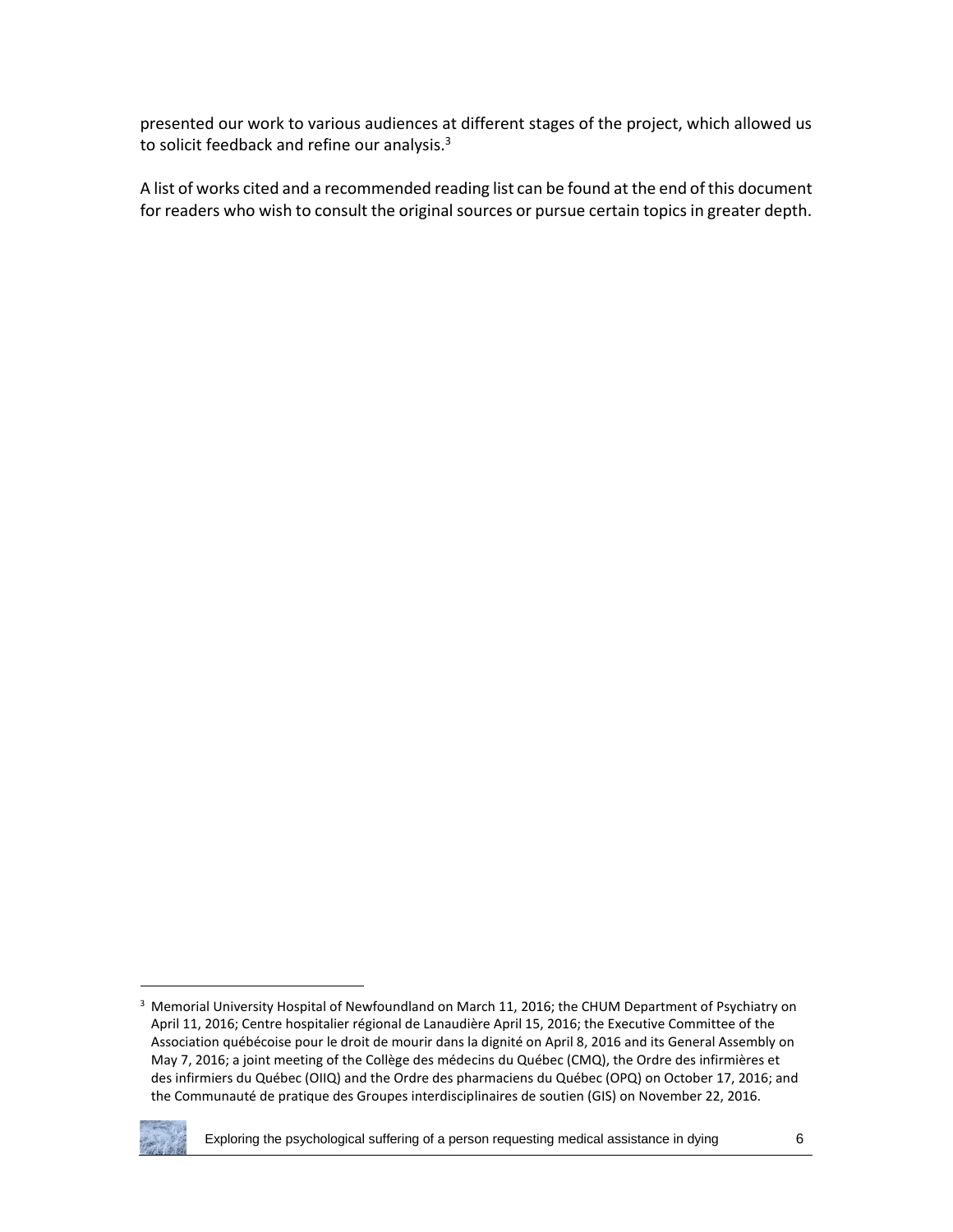# **1. What is constant and unbearable psychological suffering as defined in the Act?**<sup>4</sup>

# **Suffering**

There are several definitions of suffering in the medical literature and their commonalities can help physicians understand what it means to suffer (Cassel, 1991, 24; Dees, Vernooij-Dassen, Dekkers & van Weel, 2010; Svenaeus, 2014, 418-9). Suffering is not a symptom like pain or fear. It results from the meaning a person gives to her experience. Suffering occurs when a person interprets her experience as a threat to her integrity. A person has many dimensions such as her values, roles, relationships and life course. A person's existence is defined in terms of time, since it includes a past, a present and a future. Suffering consists of a person's interpretation of her situation in relation to these different elements.

## **Psychological**

In the Act, the explicit use of the terms "physical" and "psychological" to describe suffering reminds physicians that suffering is not limited to physical symptoms. The legislator chose the term "psychological" to designate any experiences that are unrelated to the body (e.g. psychological, existential, social, etc.) (P. Sévigny personal communication, 23 March 2016). However, suffering is not something that can be easily subdivided into distinct categories (Svenaeus, 2014, 411)*.* In fact, the different aspects of suffering influence each other. For example, a physical symptom such as pain can become unbearable if a person believes that it will not diminish and if she is afraid that it will worsen. In such cases, suffering presents both physical (pain) and psychological (beliefs, fear) aspects. When one evaluates a person's suffering, it is important to consider it as a whole.

#### **Constant**

Interpreted literally, the term "constant" suggests that intolerable suffering is present at every second. This would create a criterion that is impossible to fulfill as even at their sickest, patients can have moments of peace when surrounded by loved ones or when their medications have periods of optimal effect. Instead, for clinicians, the term "constant" designates suffering that is persistent with little or no possibility of improvement.

 $4$  There are certain differences in the wording of the eligibility criterion related to suffering in the Act and C-14 in French, but not in English. First, C-14 uses the term "souffrance psychologique", while the Act refers to "souffrance psychique". The term "psychique" is broader than the term "psychologique", which refers to the study of psychological phenomena without taking into account existential, social, spiritual or other phenomena. Second, C-14 uses the term "persistent" to qualify the suffering, while the term "constant" is used in the Act. Third, C-14 refers to "intolerable" suffering and the Act to "unbearable" suffering. We consider these two terms to be synonymous.



 $\overline{\phantom{a}}$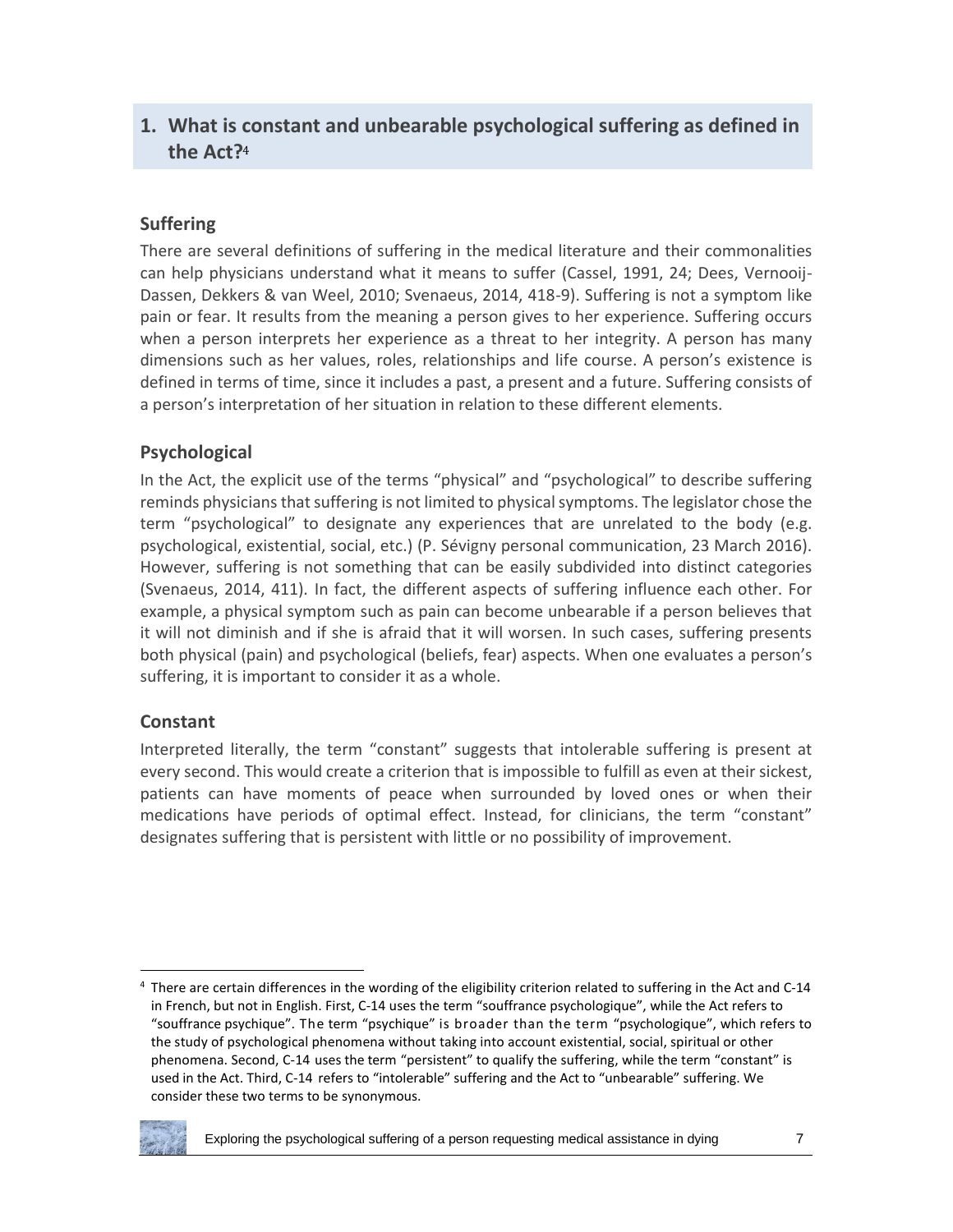## **Unbearable**

Unbearability is associated with a loss of hope that a person's situation will improve, along with progressive decline (Dees et al., 2011). It implies that the existing solutions have little chance of relieving the person's suffering and that this suffering will last for as long as the person is alive.

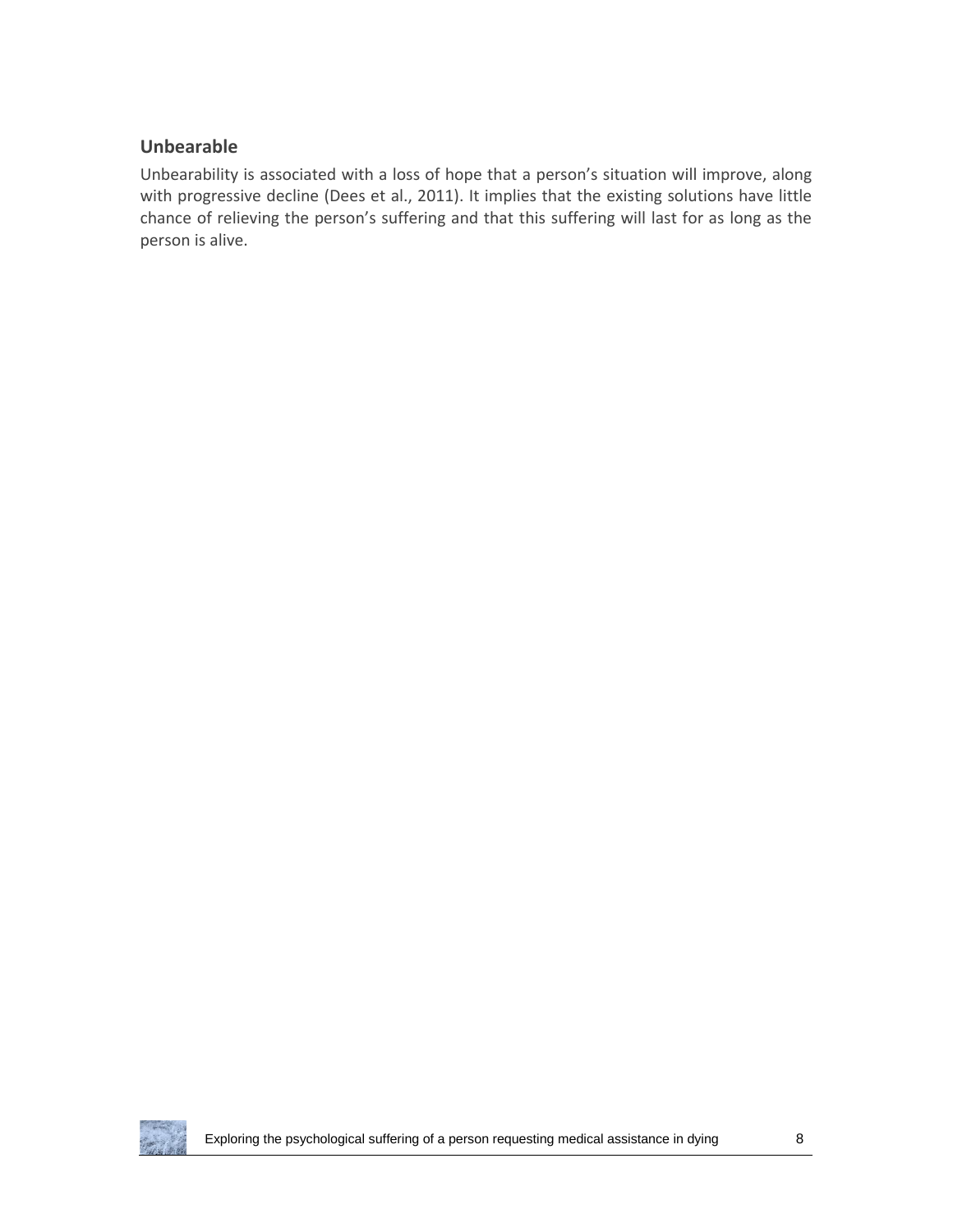# **2. The suffering of others**

## **2.1 Can we really evaluate another person's suffering?**

Suffering is not purely subjective in the sense of being entirely private (Wijsbek, 2012). It goes without saying that a person has direct access to her own experience that others cannot have. However, one can have partial access to another person's suffering. For example, we are generally aware when our loved ones suffer even if they do not tell us directly because we know them intimately as persons. Similarly, in order to gain access to a patient's suffering, the clinician must understand the person as a whole and take into account her values, roles, the nature of her relationships, and her life course. This approach represents an *intersubjective* exploration of suffering. The more a clinician and a patient share similar life experiences, the easier it will be for the clinician to understand the patient, and thus her suffering. Of course, it is possible for a physician and a patient from different backgrounds to understand each other, but the challenge is greater (Kahn & Steeves, 1986, 629).

At the same time, suffering is not objective in the sense that it is generalizable to other patients in similar disease states. Nor is suffering objective in the sense of being operatorindependent, that is, that the conclusions of the evaluation will be the same regardless of the evaluator. Because all clinicians do not share the same values and experiences, their interpretations of patients' experiences may vary. Variation does not mean that the process of evaluating a patient's request for MAID is invalid. It simply reflects the fact that in matters of human understanding, we cannot achieve complete agreement. In light of these considerations, the physician's task is better understood as an exploration of the patient's suffering, rather than an evaluation.

How can a physician determine whether a person fulfills the eligibility criterion of psychological suffering? The patient's own account is essential. The observations of those around her (family, friends, healthcare providers) can also prove invaluable. After taking into account these different perspectives, the overall clinical picture, and the eligibility criteria, the physician should be able to determine whether MAID represents an appropriate intervention and one that is permitted under the Act.

#### **2.2 Should we explore the suffering of a person requesting MAID?**

The Act and C-14 require that two independent physicians determine whether a patient requesting MAID fulfills the eligibility criteria. According to the Act, it seems that the patient's affirmation of unbearable suffering by itself is not necessarily sufficient to fulfill this criterion (National Assembly of Québec, December 2, 2013). This means that it must be possible to conclude that a patient does not fulfill this criterion (National Assembly of Québec, 3 December 2013). The wording of the suffering criterion in C-14 establishes a purely subjective standard when it comes to suffering.<sup>5</sup> We believe that an intersubjective exploration of

 $5$  The Act mentions that "[the person] experiences constant, unbearable physical or psychological suffering [...]"



l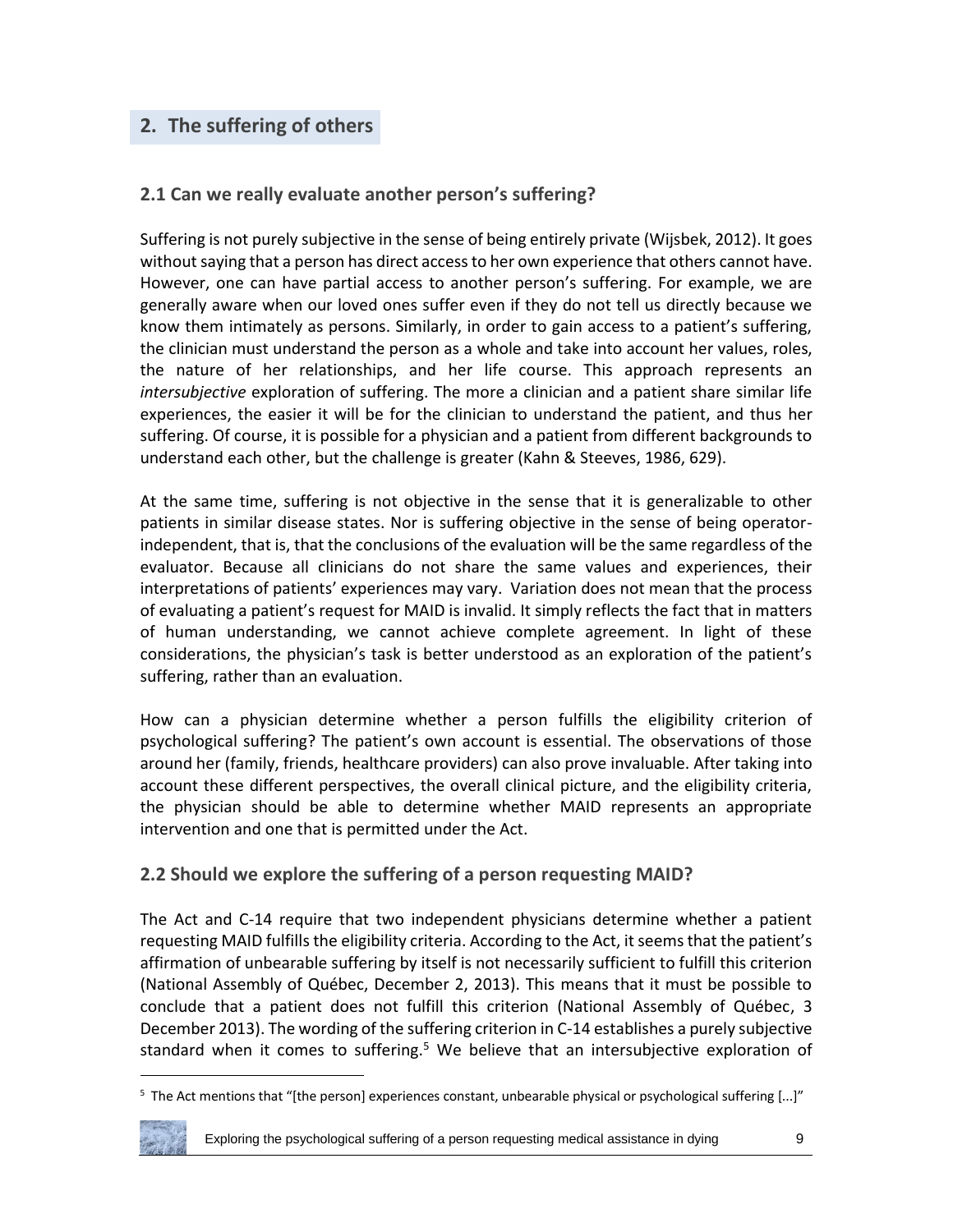suffering represents good clinical practice in that it corresponds to the usual and expected role of the physician, and also reflects the reality of the therapeutic relationship. In fact, society regularly calls upon physicians to make judgments about their patients' states, for example when they must determine whether a person should receive certain benefits, services, or healthcare interventions. However, these determinations do not invalidate people's experiences.<sup>6</sup>

Before they can provide MAID, physicians must inevitably call upon their clinical judgment in determining whether a person's suffering is unbearable and constant. Under what circumstances might a physician have doubts as to whether the suffering criterion has been fulfilled by a person requesting MAID? Imagine a lonely, elderly woman at the end of life who requests MAID because the death of her dog, her only companion, causes her intolerable psychological suffering (Wijsbek, 2012, 331). While a physician would be moved by this woman's suffering, she would have to conclude that her suffering is not related to a medical condition.

The eligibility criteria contained within the Act do not address directly the issue of the relationship between the patient's suffering and the medical condition, whereas this relationship is made explicit in C-14. In their jointly published practice guide for MAID, the CMQ, OPQ and OIIQ take this relationship as a given (2015, 14 and 23) otherwise, determining eligibility for MAID would not fall within the competence of physicians. But even if such a relationship must exist in order to satisfy the eligibility requirements for MAID, we think that the relationship between suffering and the medical condition does not have to be direct. This relationship can be indirect, that is, based on the overall impact of the medical condition on the person's life (e.g. complete physical dependence). As suggested in section 1, suffering is an interpretation of experience, not a sum of symptoms.

There could also be good reasons to determine that a person's suffering, and thus her reason for requesting MAID, do not correspond to the objectives of the Act. Take, for example, a patient who was abandoned by her parents when she was a child and has always believed she is worthless and undeserving of love. At the end of her life, she requests MAID because it causes her intolerable psychological suffering that limited healthcare resources will be wasted on keeping her alive. She believes that she deserves to die and consequently, she refuses other treatments offered to her. Or what about the patient who, at the end of her life, feels angry and hurt by the fact that her adult children have not visited her in hospital? Their absence, and her deteriorating condition, cause her intolerable psychological suffering. She refuses any intervention likely to facilitate a final visit because she does not want to 'beg' them to come. She requests MAID in order to 'make them pay' for their behaviour. In such cases, the physician should take the time necessary to re-assess the patient and continue to

 $6$  Nor does this amount to saying that physicians have a unilateral power of decision when it comes to healthcare (*Cuthbertson* v. *Rasouli*, *Golubchuk* v. *Salvation Army Grace General Hospital*).



l

<sup>(</sup>art. 26, (6)). This wording opens the possibility for an intersubjective exploration of suffering, in which the patient and the physician both participate, with the aim of determining whether this condition is met. C-14, on the other hand, refers to suffering that is "intolerable to the patient", thus establishing a purely subjective standard.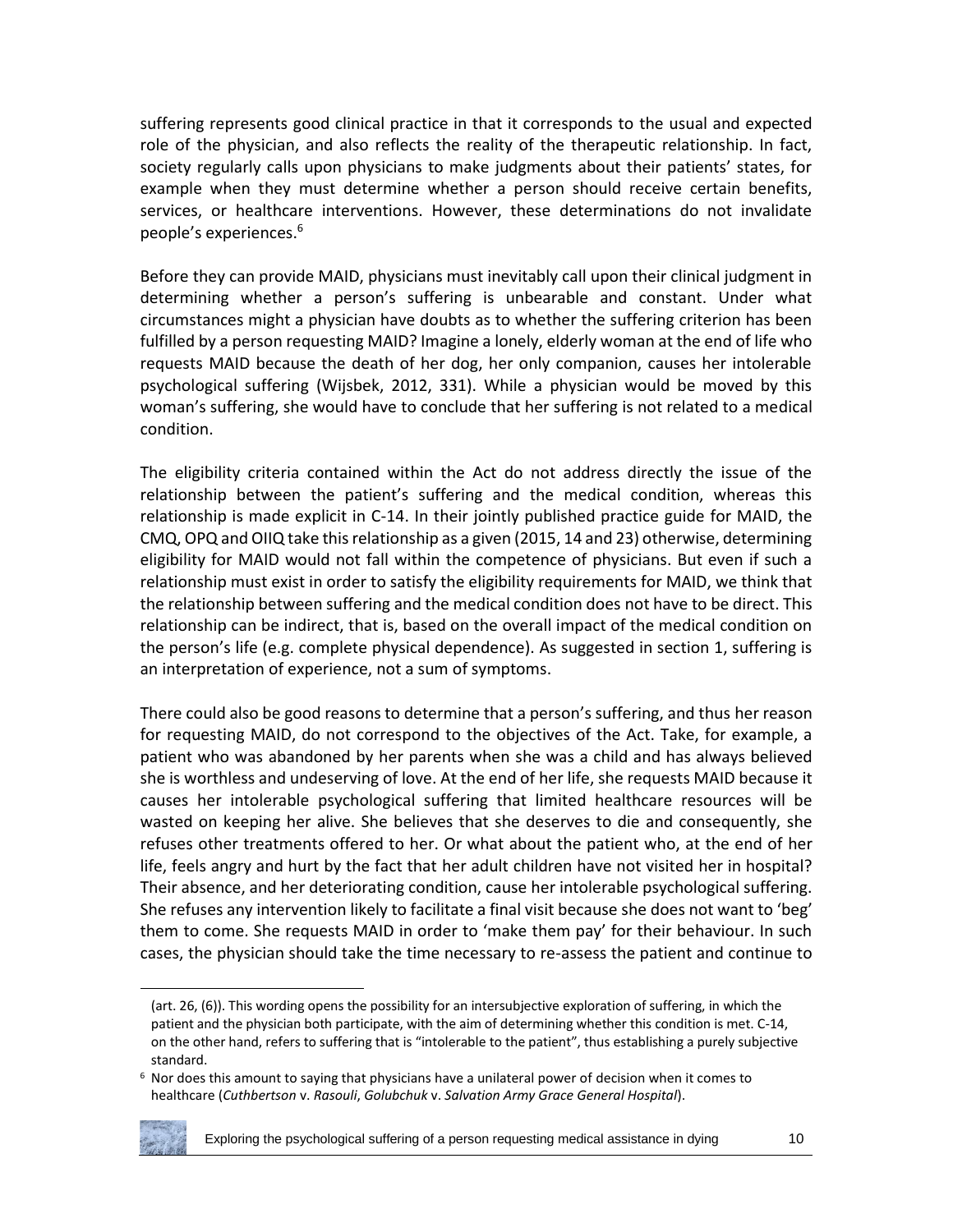offer therapeutic interventions likely to relieve or reduce her suffering. Despite these efforts, it remains possible that the physician will conclude that the request for MAID does not fulfill the criterion of intolerable psychological suffering.

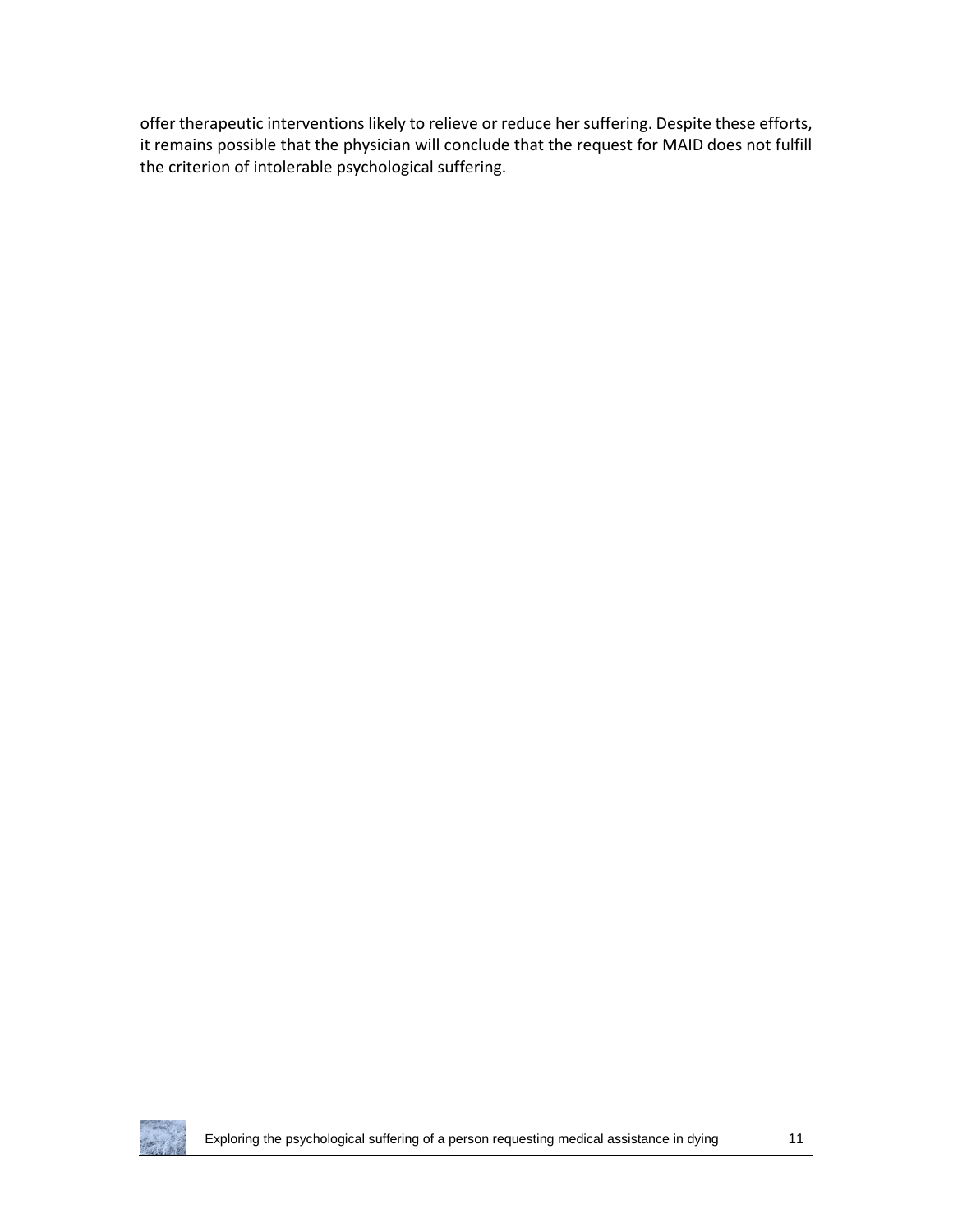# **3. Clinical considerations**

To date there is no consensus about how to explore or assess psychological suffering of a patient at end of life within the context of a request for MAID.<sup>7</sup> Nevertheless, certain general principles can guide physicians in their clinical practice.

#### **GENERAL PRINCIPLES:**

- In general, talking with patients at the end of life about dying or their understanding of death does not increase their distress. On the contrary, this allows patients to feel better understood and heard, and allows physicians to better understand their patients.
- A physician who is aware of her own values and attitudes with respect to suffering, the final phase of life, and death is less likely to be unduly influenced by her assumptions and to project her preferences on to the patient's experience. For example, a physician who is convinced that suffering at end of life is an opportunity for a final phase of personal growth might not be able to understand that for certain patients suffering is degrading. Being aware that her own personal convictions represent but one possibility among others offers the physician the opportunity for greater understanding of her patient.
- Empathy towards patients in end-of-life situations can lead healthcare personnel to experience and to act on a "feeling of urgency" to relieve a patient's suffering. Because of her unbearable suffering, the patient herself hopes to receive a response to her request as soon as possible. The fact remains that MAID is not usually considered an emergency procedure and that the physician must take the time to undertake a complete assessment in collaboration with the interdisciplinary team when possible.
- Even after having submitted a formal request for MAID a patient may be ambivalent or express doubts. In such a case, it is important that the physician take the time to understand the reason behind the patient's hesitation, answer her questions, and give her time to think about it.
- A request for MAID may be the expression of a disagreement with the proposed treatment plan or a refusal of certain treatments. The physician should review the plan with the patient and re-initiate discussion about her preferences.

 $7$  Only persons at "end of life" can have access to MAID under the Act, whereas persons whose deaths are "reasonably foreseeable" can avail themselves of MAID under C-14.



 $\overline{\phantom{a}}$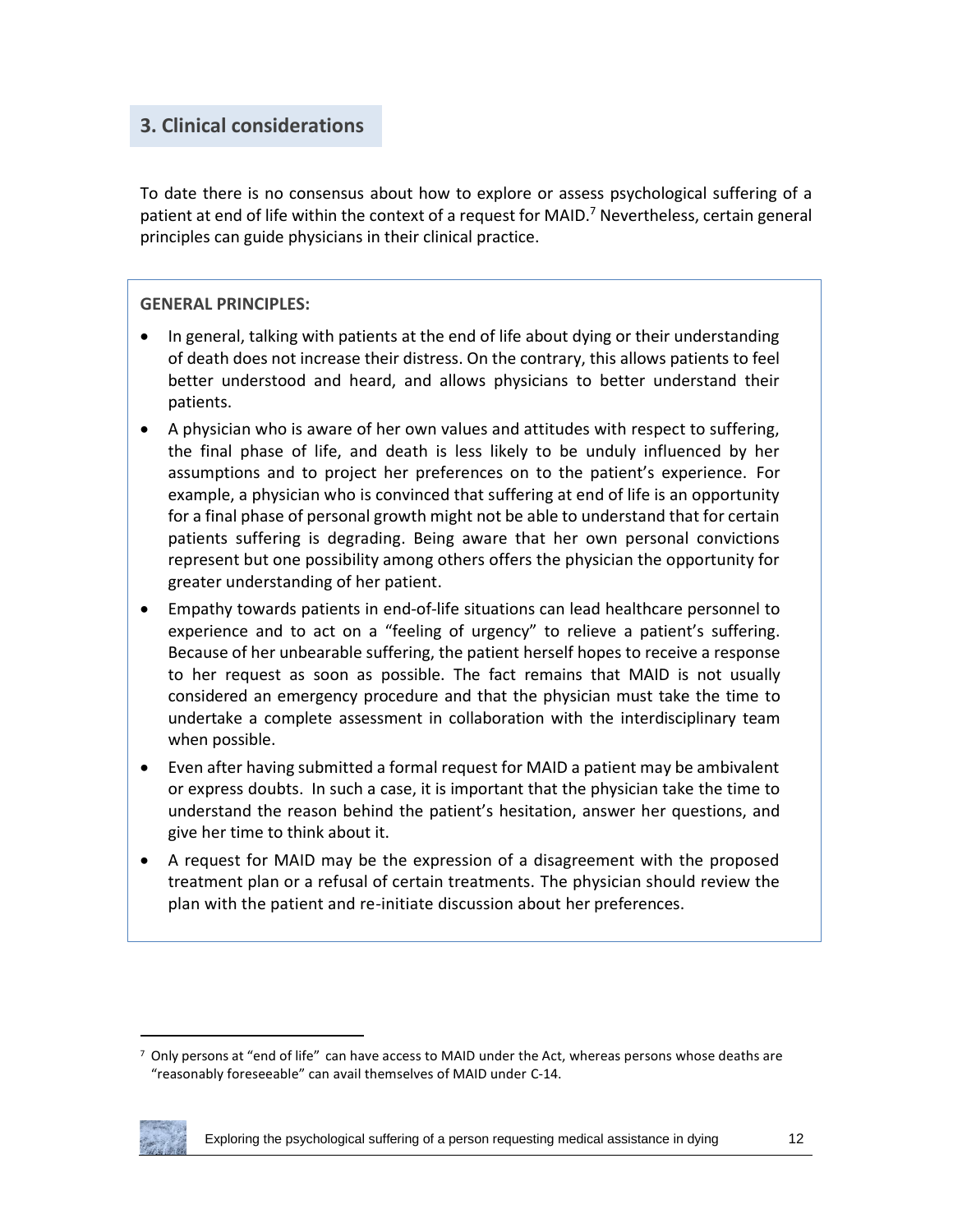# **3.1 Psychological suffering amongst patients at the end of life**

The majority of patients grappling with an incurable and terminal disease will face the end of life without asking for assistance and without experiencing overwhelming distress (Gagnon & Rivest, 2016). Nevertheless, some will experience temporary moments of distress, persistent psychological suffering, or even psychiatric symptoms or disorders (see next section). Clinically, persistent suffering of a psychological nature at end of life can include:

- psychological (e.g. fear of experiencing unbearable suffering at end of life, feeling alone, grief reactions);
- social (e.g. social isolation, witnessing the exhaustion of loved ones dealing with the illness);
- existential (e.g. loss of dignity, search for meaning in the experience of the disease, freedom of choice versus the loss of control, anticipation of death);
- spiritual or religious (e.g. spiritual distress; questioning one's belief in the afterlife, religious faith, or the existence of God)

(Werth et al., 2002; Baarsen, 2009; Kübler-Ross, 1981 [1977]; Robinson et al., 2016; Breitbart et al., 2000; Chochinov et al., 2005; Chochinov et al., 2007; Wilson et al., 2005; Vachon, 2009; Kissane, 2012; LeMay & Wilson, 2008).

## **NOTE:**

- Not all patients at the end of life suffer during the terminal phase of their disease and not all will ask for help. The transition from curative treatment to palliative care nevertheless represents a period of vulnerability in which distress can be intense, even if it is usually temporary.
- By definition, suffering is comprehensive, multidimensional (Monforte-Royo et al., 2012) and indivisible. As a result, it is usually unnecessary in practice to distinguish psychological from physical suffering, nor is it necessary to categorize or subdivide suffering.

# **3.2 Psychosocial characteristics and psychiatric disorders present in patients requesting MAID**

Certain psychosocial characteristics occur frequently amongst patients suffering from a serious illness who wish to see their deaths hastened. These include a low level of religiosity, a feeling of hopelessness, reduction in functioning, higher levels of distress, as well as a fear of seeing the suffering worsen or one's condition deteriorate (Villavicencio-Chávez et al., 2014; Monforte-Royo et al., 2012; Monforte-Royo et al., 2011).

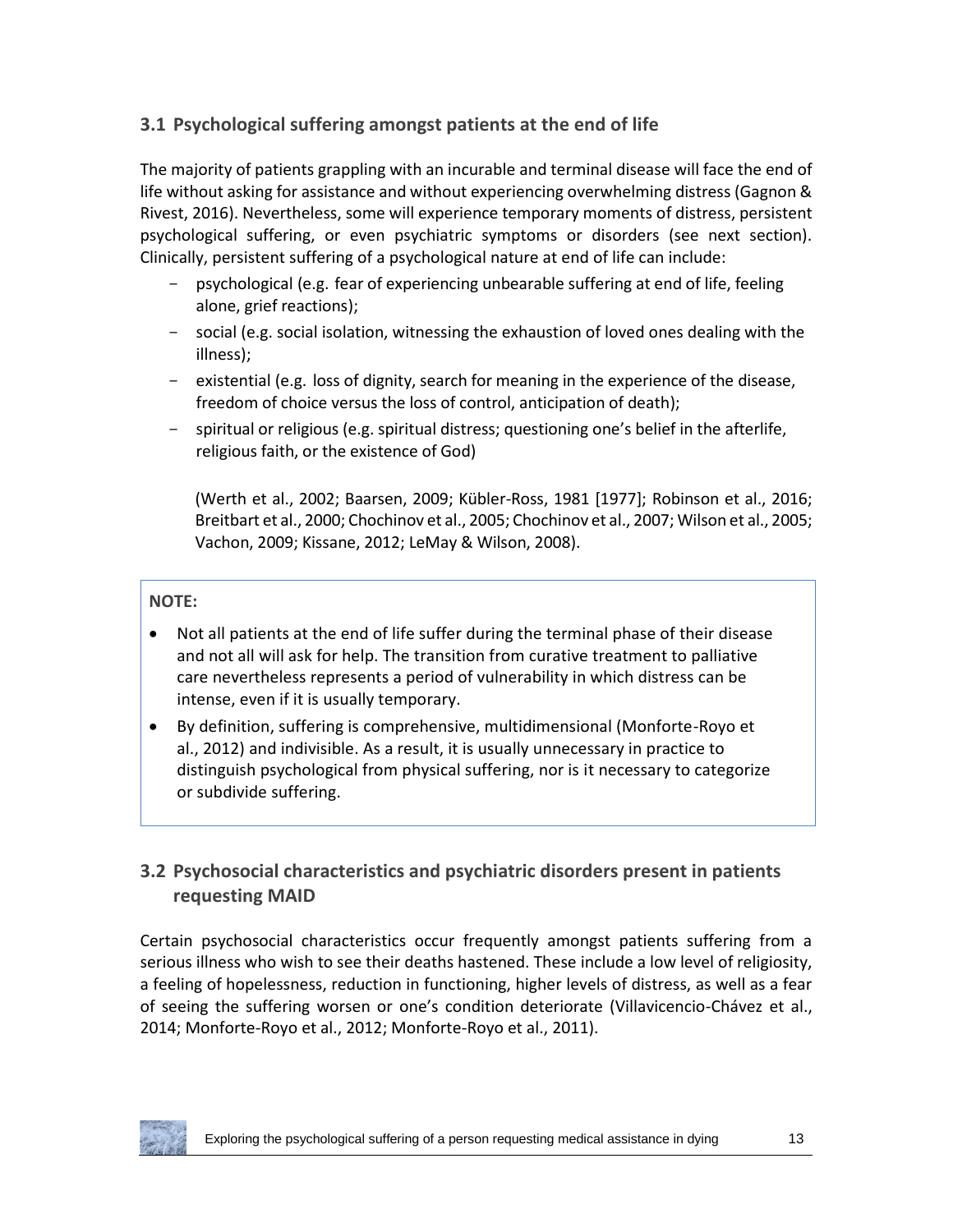#### **NOTE:**

• Preoccupations with the meaning of life are frequent at end of life, but existential distress is not. The latter can be associated with poor quality of life, depression or anxiety, as well as a wish for a hastened death (LeMay & Wilson, 2008; Kissane, 2012).

In other jurisdictions, depression is one of the most frequent psychiatric problems (8 to 47%) amongst patients who request euthanasia or assisted suicide (Wilson et al., 2007; Breitbart, 2000; Kelly et al., 2004).<sup>8</sup> It is important to remember that a patient at the end of life who requests MAID could have a psychiatric disorder (see table 1 for an inventory of the most common presentations in this population). These problems remain under-identified and under-treated by healthcare teams (Irwin, 2008a, 2008b). Insomnia has also been associated with requests to see one's death hastened (Ruijs, 2012).

**Table 1: Prevalence of the most frequently occurring psychiatric problems at the end of life<sup>9</sup>**

| <b>Psychiatric disorder</b> | Prevalence amongst patients at the end of life |  |
|-----------------------------|------------------------------------------------|--|
| <b>Delirium</b>             | Up to 80%                                      |  |
| <b>Anxiety</b>              | 10 to 30%                                      |  |
| <b>Depression</b>           | 5 to 26%                                       |  |

The physician, in collaboration with the interdisciplinary team, should offer all therapeutic interventions likely to reduce or ease a patient's suffering at the end of life, whether she persists in her request for MAID or not. There are various therapeutic interventions (pharmacological, psychosocial or spiritual) that can be effective in treating psychiatric disorders or improving quality of life.

<sup>&</sup>lt;sup>9</sup> These figures represent data for patients at the end of life but not necessarily having requested euthanasia or assisted suicide whereas those cited in the preceding paragraph are specific to patients who requested euthanasia or assisted suicide and are not necessarily at the end of life.



 $\overline{\phantom{a}}$ 

<sup>&</sup>lt;sup>8</sup> At present, there is little data on the prevalence of psychiatric disorders specific to patients at the end of life who request MAID. We describe data on the prevalence of psychiatric disorders present in those who request euthanasia or assisted suicide, but these do not necessarily correspond to the clinical population requesting MAID.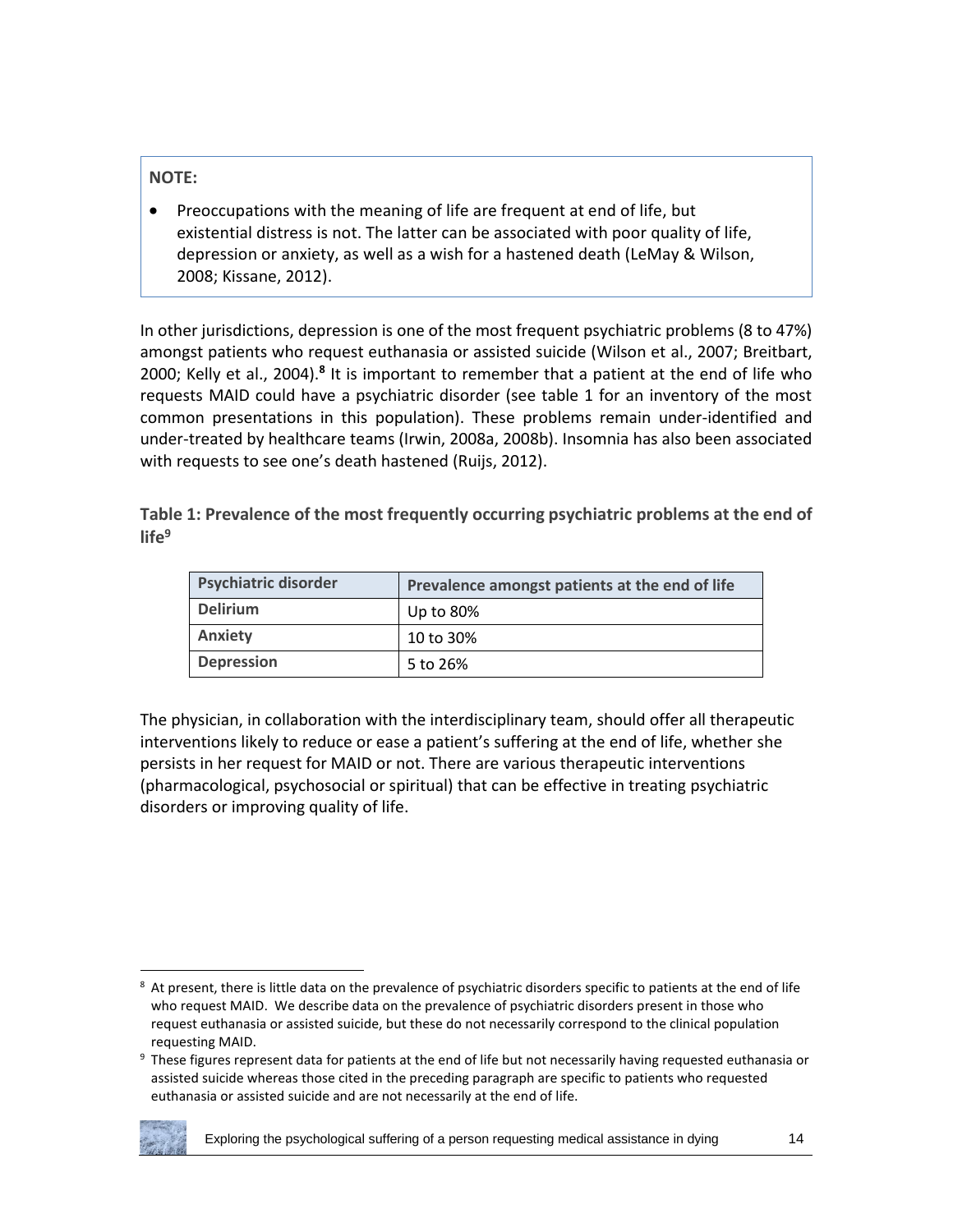**Some key concepts concerning psychiatric disorders at end of life:**

- We estimate that in at least 50% of cases of delirium at the end of life, the condition is reversible or likely to improve (Gagnon & Rivest, 2016).
- Depression is treatable (pharmacologically or psychotherapeutically), even at the end of life.
- The presence of a psychiatric disorder at end of life will only rarely alter the patient's capacity to consent to MAID (Soliman & Hall, 2015).
- Patients suffering from cognitive impairments, whether they are temporary (e.g. delirium) or permanent (e.g. cognitive impairment arising from a vascular cause), can also request that their deaths be hastened (Draper, 2015; Tomlinson et al., 2015). In these cases, the physician will need to pay particular attention to the patient's capacity to consent.

# **3.3 Suicidal ideation and requests for MAID**

Clinicians may wonder whether a patient who requests MAID is suicidal. A request for MAID and suicidal ideation have certain differences that usually allow clinicians to distinguish between them.

|                                                     | <b>Request for MAID</b>                                                                                     | <b>Suicidal ideation</b>                                                                                                                               |
|-----------------------------------------------------|-------------------------------------------------------------------------------------------------------------|--------------------------------------------------------------------------------------------------------------------------------------------------------|
| <b>Principal characteristic</b>                     | A considered desire to see<br>one's death hastened in order<br>to relieve suffering caused by<br>an illness | A desire to end one's life that is<br>generally caused by a mental<br>health problem or that occurs in<br>the context of a difficult life<br>situation |
| <b>Association with a mental</b><br>health problem? | Sometimes                                                                                                   | Almost always                                                                                                                                          |
| <b>Recommended response</b>                         | The MAID assessment and<br>decision-making process (as laid<br>out in the Act)                              | Risk assessment and the<br>adoption of protective<br>measures if appropriate                                                                           |

#### **Table 2: Comparison between a request for MAID and suicidal ideation**

However, in certain circumstances, a patient requesting MAID may also present suicidal ideation. Here are a few examples:

- The request for MAID masks a wish to commit suicide;
- Suicidal gestures or ideation are a means by which to negotiate with the healthcare team to obtain MAID or other interventions;

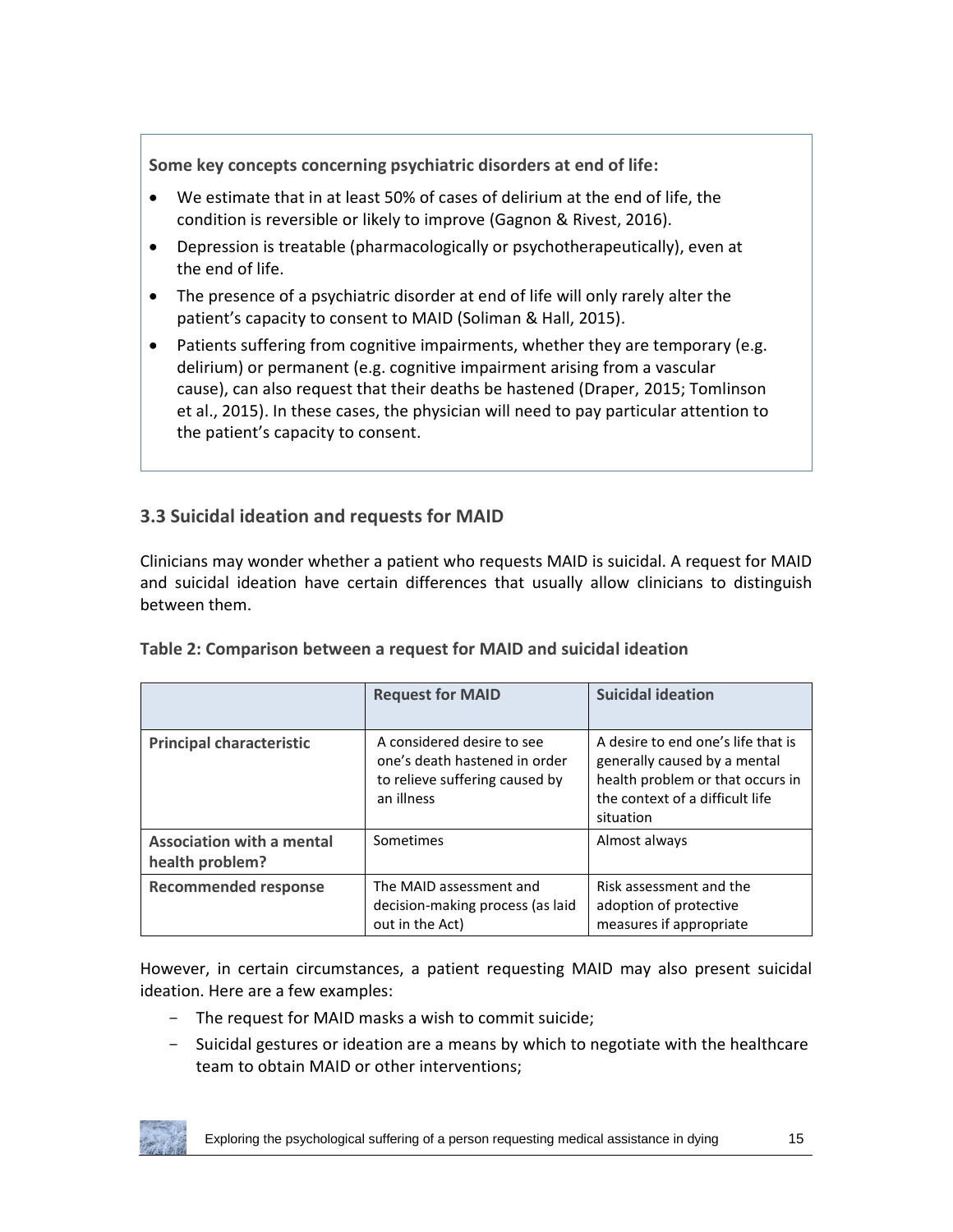- Suicide constitutes the only solution for a person who is ineligible for MAID but wishes for a hastened death.

In the presence of clear suicidal ideation, the level of risk must be completely evaluated by a qualified professional and protective measures put in place if needed. A mental health problem should be suspected in any patient expressing suicidal ideation.

# **3.4 The relationship between suffering and decision-making capacity**

When assessing a request for MAID, physicians must ensure that the patient has decisionmaking capacity. They must ensure that patients receiving MAID have clearly expressed informed choices free from any form of coercion or exploitation.

A capable patient must be able to understand and remember the information provided by the physician, including the risks and benefits of the intervention proposed. In order to make an informed decision, the patient must be able to apply the information received to her own situation (*Starson* v. *Swayze*).

A patient's suffering can impair her ability to consent to MAID. For example, a patient grappling with treatment-resistant depression could experience a level of distress such that her ability to pay close attention or remember the information provided could be limited. These difficulties reflect a compromise of her cognitive functions. A deeply anxious patient at end of life could develop an unrealistic fear of symptoms that are unlikely to appear and request MAID to prevent them. This person would have difficulty applying the information related to her condition to her own situation.

# **3.5 When is a psychiatric consultation indicated?**

In certain complex situations, or ones that require more in-depth assessment, the physician may seek the opinion of a psychiatrist in order to:

- Ensure that the patient is capable of consenting to MAID (e.g. in situations of ambivalence or repeated doubts, signs of mental health problems, etc.);
- Evaluate the patient's mental state and/or advise the healthcare team on certain types of interventions to offer (psychosocial, spiritual or pharmacotherapy);
- Estimate suicide risk;
- Assist, while working collaboratively with the team, in resolving an impasse in the relationship between the patient, her family and her healthcare providers (Roy-Desruisseaux et al., 2015; Lyness, 2004; Gagnon & Rivest, 2016).

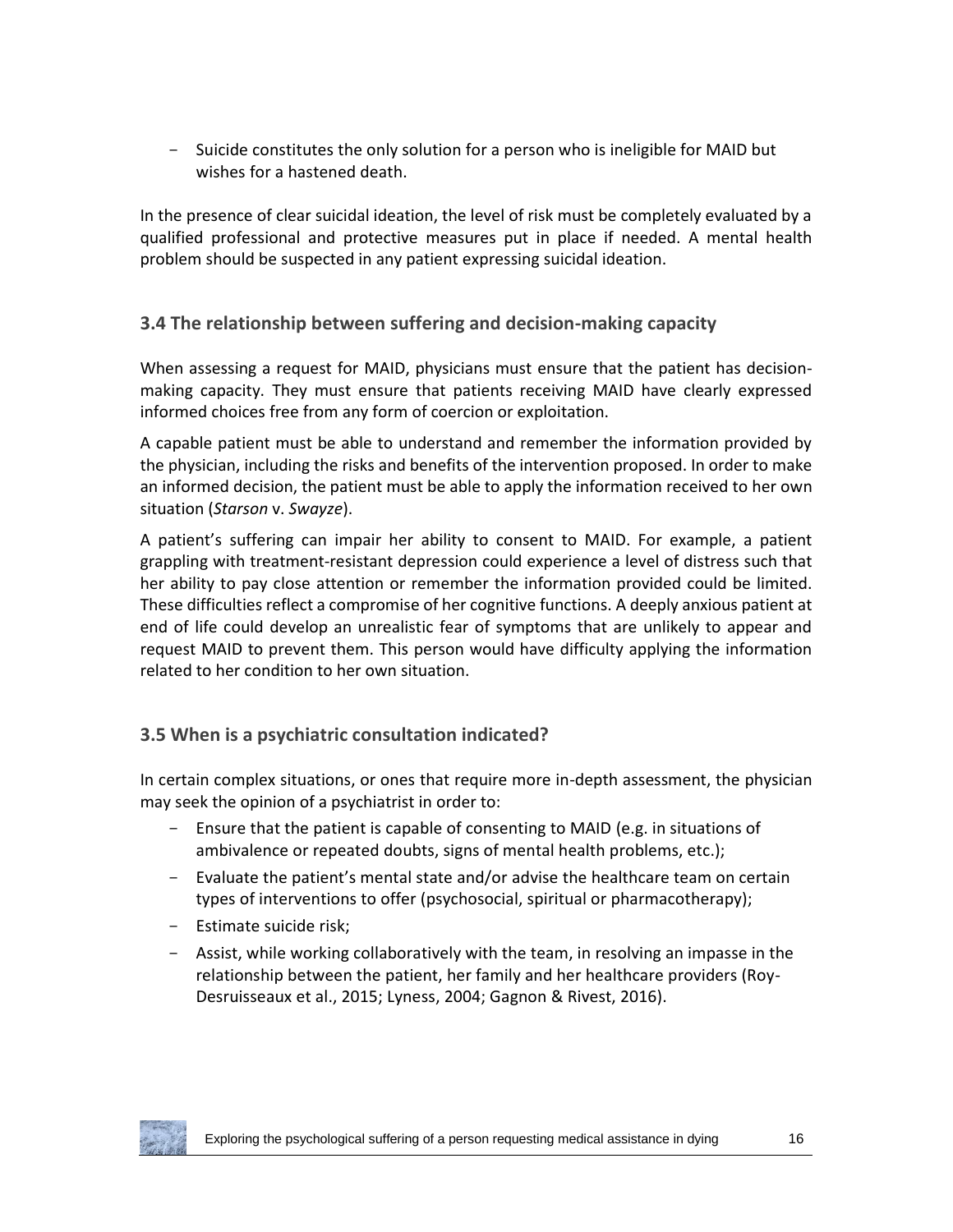## **3.6 Summary**

In the presence of psychological suffering, the physician and patient must:

- Take the time to proceed with a complete assessment of the patient's mental state;
- Explore the reasons behind the patient's request, her values, preferences, end of life care options, and her psychosocial or spiritual needs;
- Review what interventions have been tried to alleviate suffering and offer untried interventions, including interventions provided by other physicians or health care providers;
- Evaluate whether suffering impairs decision-making capacity.

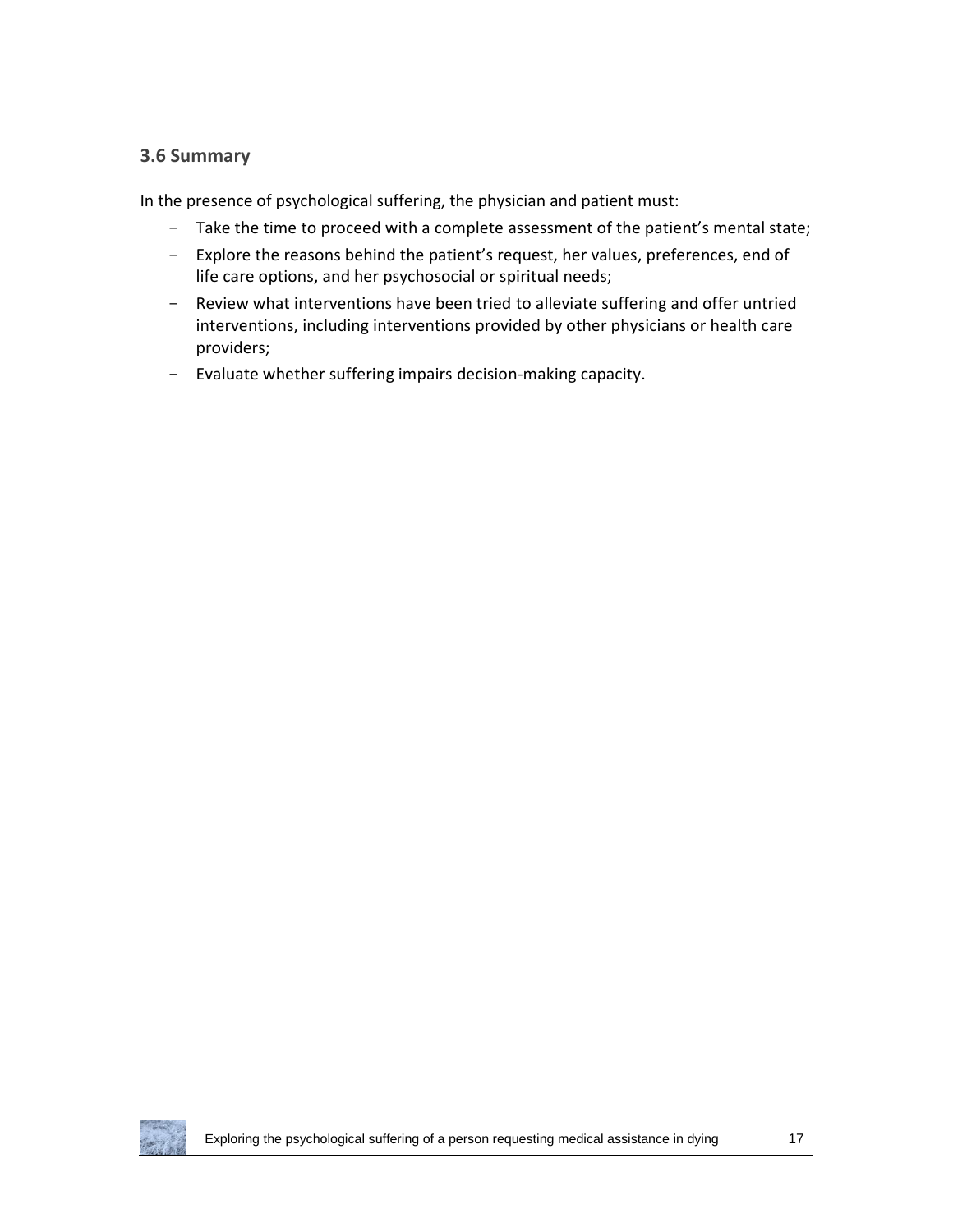# **Conclusion**

The exploration of psychological suffering presents healthcare professionals with clinical, ethical and personal challenges. In each case of a request for MAID, the physician must be able to explore the patient's suffering and attempt to relieve it, whether or not the patient persists in her wish to receive MAID and whether or not she is deemed to be eligible.

First and foremost, exploring the suffering of a patient requesting MAID requires active listening. The physician must also develop a relationship with the patient that allows her to understand the reasons behind the request. Although the physician plays a central role, this intersubjective assessment will be enhanced by the input of the interdisciplinary team, whose members may appreciate other aspects of a person's suffering and propose additional therapeutic interventions.

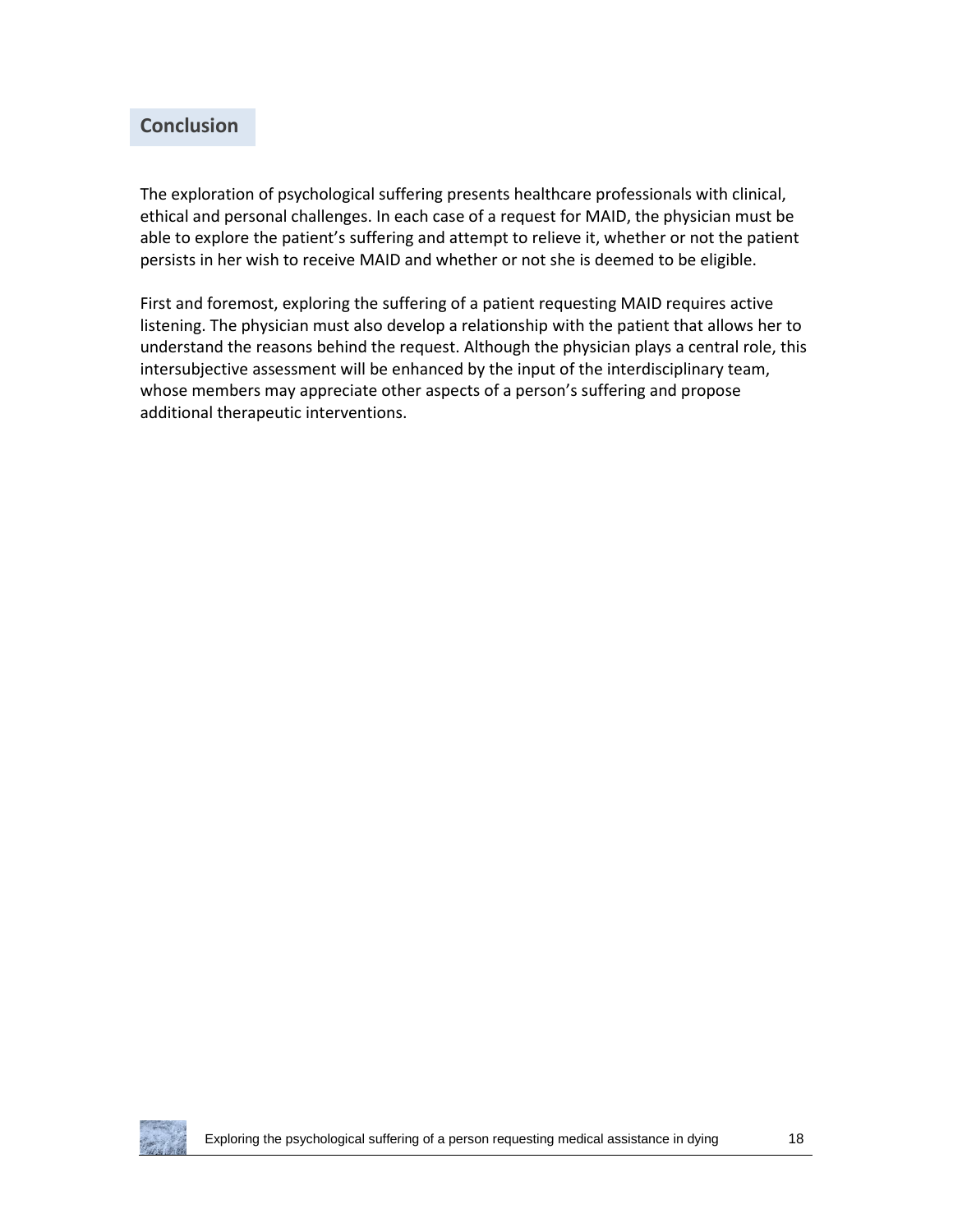# **References**

ASSEMBLÉE NATIONALE DU QUÉBEC (2013a). *"*Étude détaillée du projet de loi n<sup>o</sup> 52 – Loi concernant les soins fin de vie (7)", *Journal des débats de la Commission permanente de la santé et des services sociaux*, Vol. 43, No. 67, December 2. [\[http://www.assnat.qc.ca/fr/travaux-parlementaires/commissions/csss-40-1/journal](http://www.assnat.qc.ca/fr/travaux-parlementaires/commissions/csss-40-1/journal-debats/CSSS-131202.html)[debats/CSSS-131202.html\]](http://www.assnat.qc.ca/fr/travaux-parlementaires/commissions/csss-40-1/journal-debats/CSSS-131202.html) (Retrieved September 2, 2016)

ASSEMBLÉE NATIONALE DU QUÉBEC (2013b). "Étude détaillée du projet de loi nº 52 – Loi concernant les soins fin de vie (8)", *Journal des débats de la Commission permanente de la santé et des services sociaux*, Vol. 43, No. 68, December 3. [\[http://www.assnat.qc.ca/fr/travaux-parlementaires/commissions/csss-40-1/journal](http://www.assnat.qc.ca/fr/travaux-parlementaires/commissions/csss-40-1/journal-debats/CSSS-131203.html)[debats/CSSS-131203.html\]](http://www.assnat.qc.ca/fr/travaux-parlementaires/commissions/csss-40-1/journal-debats/CSSS-131203.html) (Retrieved September 2, 2016)

BREITBART, W., et al. (2000). *"*Depression, hopelessness, and desire for hastened death in terminally ill patients with cancer", *JAMA*, Vol. 284, No. 22, pp. 2907-2911. doi: 10.1001/jama.284.22.2907.

CASSELL, E. J. (1991). *"*Recognizing Suffering", *Hastings Center Report*, Vol. 21, No. 3, pp. 24- 31. doi: 10.2307/3563319.

CHAMBRE DES COMMUNES DU CANADA (2016a). *Débats de la Chambre des communes (Hansard),* Vol. 148, Nos. 39-62.

[\[http://www.parl.gc.ca/HouseChamberBusiness/ChamberSittings.aspx?Mode=1&P&Langua](http://www.parl.gc.ca/HouseChamberBusiness/ChamberSittings.aspx?Mode=1&P&Language=Fhttp://www.parl.gc.ca/HouseChamberBusiness/ChamberSittings.aspx?Mode=1&P&Language=F) [ge=Fhttp://www.parl.gc.ca/HouseChamberBusiness/ChamberSittings.aspx?Mode=1&P&Lan](http://www.parl.gc.ca/HouseChamberBusiness/ChamberSittings.aspx?Mode=1&P&Language=Fhttp://www.parl.gc.ca/HouseChamberBusiness/ChamberSittings.aspx?Mode=1&P&Language=F) [guage=F\]](http://www.parl.gc.ca/HouseChamberBusiness/ChamberSittings.aspx?Mode=1&P&Language=Fhttp://www.parl.gc.ca/HouseChamberBusiness/ChamberSittings.aspx?Mode=1&P&Language=F) (Retrieved December 13,2016)

CHAMBRE DES COMMUNES DU CANADA (2016b). *"*Témoignages"*, Comité permanent de la justice et des droits de la personne*, Nos. 10-18, May 2-11. [\[http://www.parl.gc.ca/Committees/fr/JUST/StudyActivity?studyActivityId=8874111\]](http://www.parl.gc.ca/Committees/fr/JUST/StudyActivity?studyActivityId=8874111) (Retrieved December 13,2016)

CHOCHINOV, H. M., et al. (2007). *"*Burden to others and the terminally ill", *Journal of Pain and Symptom Management*, Vol. 34, No. 5, pp. 463-471. doi: 10.1016/j.jpainsymman.2006.12.012.

CHOCHINOV, H. M., et al. (2005). *"*Dignity therapy: a novel psychotherapeutic intervention for patients near the end of life", *Journal of Clinical Oncology*, Vol. 23, No. 24, pp. 5520-5525. doi: 10.1200/JCO.2005.08.391.

COLLÈGE DES MÉDECINS DU QUÉBEC, ORDRE DES PHARMACIENS DU QUÉBEC ET ORDRE DES INFIRMIÈRES ET DES INFIRMIERS DU QUÉBEC (2015). *L'aide médicale à mourir : Guide d'exercice*, Québec, 88 p. (Retrieved September 2, 2016)

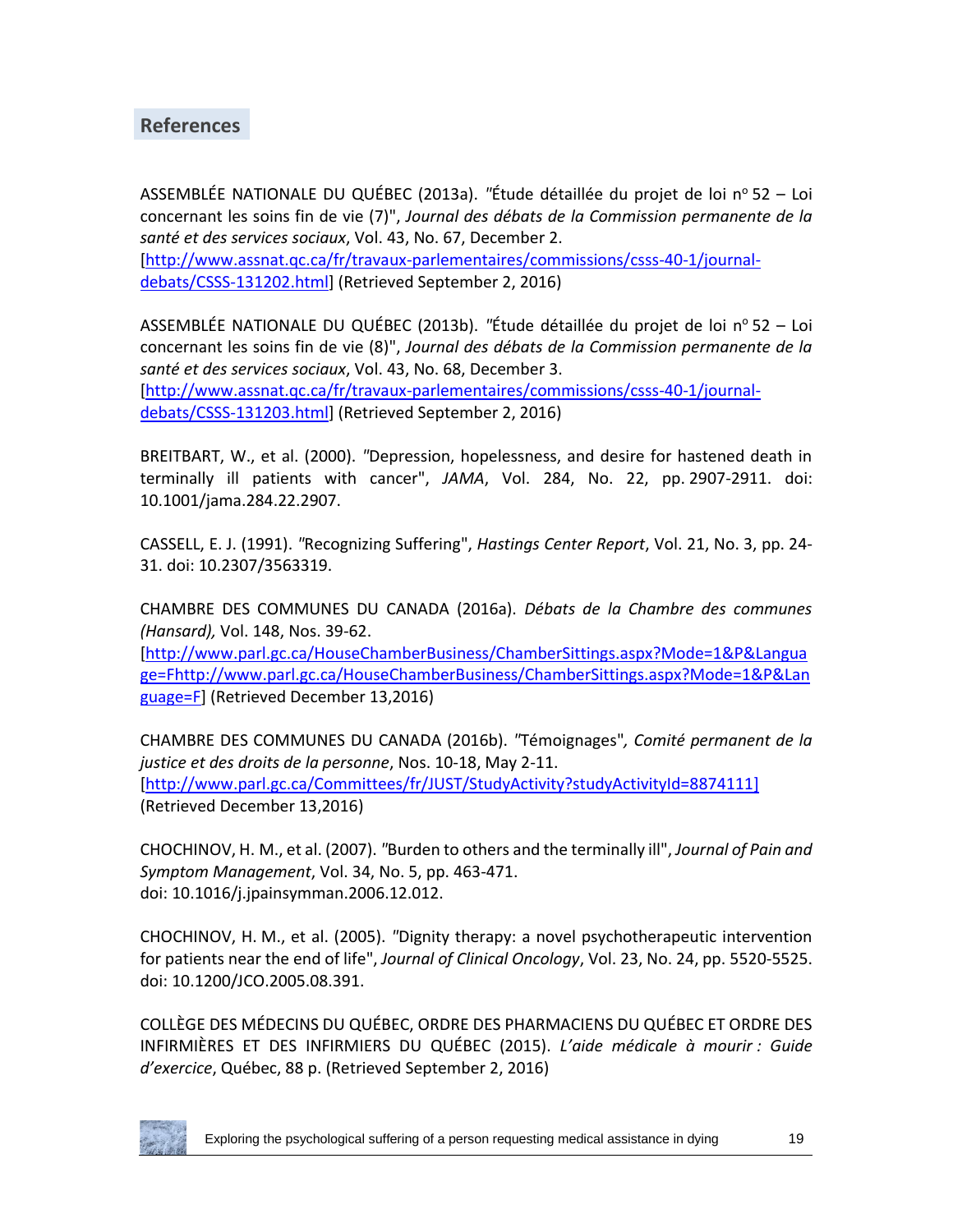[http://www.cmq.org/publications/index.aspx] (Online for CMQ members or on request for all)

COUR SUPRÊME DU CANADA (2013). *Cuthbertson* v*. Rasouli*, 2013 SCC 53, [2013] 3 S.C.R. 341.

COUR SUPRÊME DU CANADA (2003). *Starson* v. *Swayze*, 2003 SCC 32, [2003] 1 S.C.R. 722.

COURT OF QUEEN'S BENCH OF MANITOBA (2008). *Golubchuk* v. *Salvation Army Grace General Hospital et al.*, 2008 MBQB 49.

DEES, M. K., et al. (2011). *"*'Unbearable suffering': a qualitative study on the perspectives of patients who request assistance in dying", *Journal of Medical Ethics,* Vol. 37, No. 12, pp. 727- 734. doi: 10.1136/jme.2011.045492.

DEES, M., et al. (2010). *"*Unbearable suffering of patients with a request for euthanasia or physician-assisted suicide: an integrative review", *Psycho-Oncology*, Vol. 19, No. 4, pp. 339- 352. doi: 10.1002/pon.1612.

DRAPER, B. M. (2015). *"*Suicidal behavior and assisted suicide in dementia", *International Psychogeriatrics*, Vol. 27, No. 10, pp. 1601-1611. doi: 10.1017/S1041610215000629.

GAGNON, P. R., and J. RIVEST. (2016). *"*Aspects psychiatriques des soins palliatifs", in *Psychiatrie clinique : tome 1,* 4th ed., Montréal, Chenelière Éducation, pp. 1033-1047.

IRWIN, S. A., et al. (2008a). *"*Psychiatric issues in palliative care: recognition of depression in patients enrolled in hospice care", *Journal of Palliative Medicine*, Vol. 11, No. 2, pp.158-163. doi: 10.1089/jpm.2007.0140.

IRWIN, S. A., et al. (2008b). *"*Psychiatric issues in palliative care: recognition of delirium in patients enrolled in hospice care", *Palliative & Supportive Care*, Vol. 6, No. 2, pp. 159-64. doi: 10.1017/S1478951508000242.

KAHN, D. L., and R. H. STEEVES (1986). *"*The experience of suffering: conceptual clarification and theoretical definition", *Journal of Advanced Nursing*, Vol. 11, No. 6, pp. 623-631. doi: 10.1111/j.1365-2648.1986.tb03379.x.

KELLY, B. J., et al. (2004). *"*The prevalence of psychiatric disorder and the wish to hasten death among terminally ill cancer patients", *Palliative & Supportive Care*, Vol. 2, No. 2, pp. 163-169. doi: 10.1017/S1478951504040222.

KISSANE, D. W. (2012). *"*The relief of existential suffering", *Archives of Internal Medicine*, Vol. 172, No. 19, pp. 1501-1505. doi: 10.1001/archinternmed.2012.3633.

KÜBLER-ROSS, E. (2002). *La mort, dernière étape de la croissance*, Montréal, Éditions Québec/Amérique.

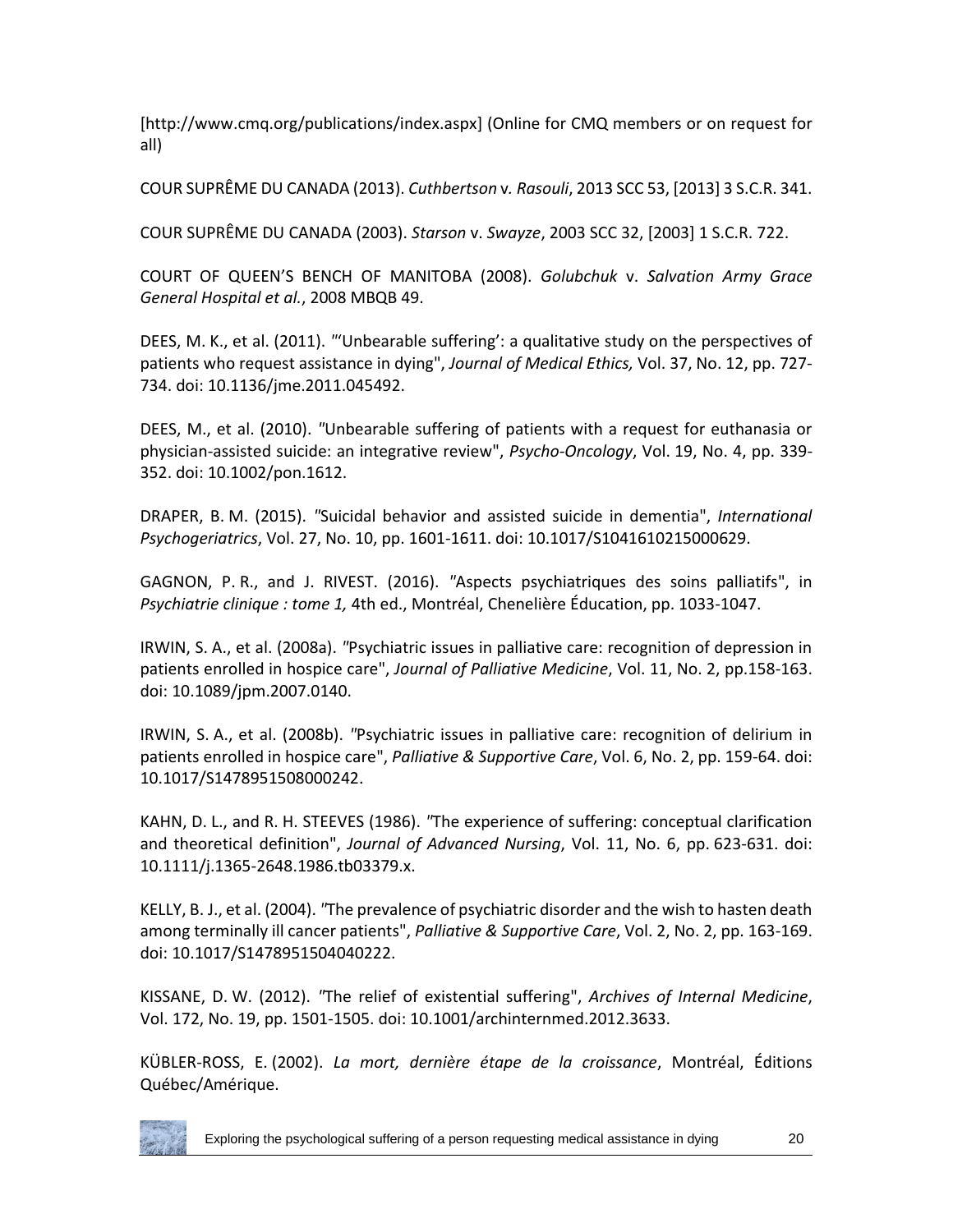LEMAY, K., and K. G. WILSON. (2008). *"*Treatment of existential distress in life threatening illness: a review of manualized interventions", *Clinical Psychology Review*, Vol. 28, No. 3, pp. 472-493. doi: 10.1016/j.cpr.2007.07.013.

LYNESS, J. M. (2004). *"*End-of-life care: issues relevant to the geriatric psychiatrist", *The American Journal of Geriatric Psychiatry*, Vol. 12, No. 5, pp. 457-472. doi: 10.1176/appi.ajgp.12.5.457.

MONFORTE-ROYO, C., et al. (2012). *"*What lies behind the wish to hasten death? A systematic review and meta-ethnography from the perspective of patients", *PloS One*, Vol. 7, No. 5, e37117. doi: 10.1371/journal.pone.0037117.

MONFORTE-ROYO, C., et al. (2011). *"*The wish to hasten death: a review of clinical studies", *Psycho-Oncology*, Vol. 20, No. 8, pp. 795-804. doi: 10.1002/pon.1839.

PARLEMENT DU CANADA (2016). *"*Loi modifiant le Code criminel et apportant des modifications connexes à d'autres lois (aide médicale à mourir)", *Loi du Canada*, chapter 3, June 17. [\[http://www.parl.gc.ca/HousePublications/Publication.aspx?DocId=8384014\]](http://www.parl.gc.ca/HousePublications/Publication.aspx?DocId=8384014) (Retrieved September 2, 2016)

QUÉBEC (2014). *S-32.0001 - Loi concernant les soins de fin de vie*, Éditeur officiel du Québec.

ROBINSON, S., et al. (2016). *"*A Review of the Construct of Demoralization: History, Definitions, and Future Directions for Palliative Care", *The American Journal of Hospice & Palliative Care,* Vol. 33, No. 1, pp. 93-101. doi: 10.1177/1049909114553461.

ROY-DESRUISSEAUX, et al. (2015). *Document de réflexion : enjeux cliniques et éthiques en soins de fin de vie*, Association des médecins psychiatres du Québec, 64 p. [\[http://ampq.org/la-psychiatrie/soins-de-fin-de-vie/\]](http://ampq.org/la-psychiatrie/soins-de-fin-de-vie/) (Retrieved September 5, 2016)

RUIJS, C. D., et al. (2012). *"*The broad spectrum of unbearable suffering in end-of-life cancer studied in dutch primary care", *BMC Palliative Care*, Vol. 11, No. 12. doi: 10.1186/1472-684X-11-12.

SÉNAT DU CANADA. *"*Fascicule", *Délibérations du Comité permanent des Affaires juridiques et constitutionnelles*, Nos. 8-10.

[\[http://www.parl.gc.ca/SenCommitteeBusiness/CommitteeTranscripts.aspx?parl=42&ses=1](http://www.parl.gc.ca/SenCommitteeBusiness/CommitteeTranscripts.aspx?parl=42&ses=1&comm_id=1011&Language=F) [&comm\\_id=1011&Language=F\]](http://www.parl.gc.ca/SenCommitteeBusiness/CommitteeTranscripts.aspx?parl=42&ses=1&comm_id=1011&Language=F) (Retrieved December 13, 2016)

SÉVIGNY, P. (2016). [personal communication with Dr. Mona Gupta on March 23, 2016].

SOLIMAN, S. et R. C. HALL (2015). *"*Forensic issues in medical evaluation: competency and end-of-life issues", *Advances in Psychosomatic Medicine*, Vol. 34, pp. 36-48. doi: 10.1159/000369083.

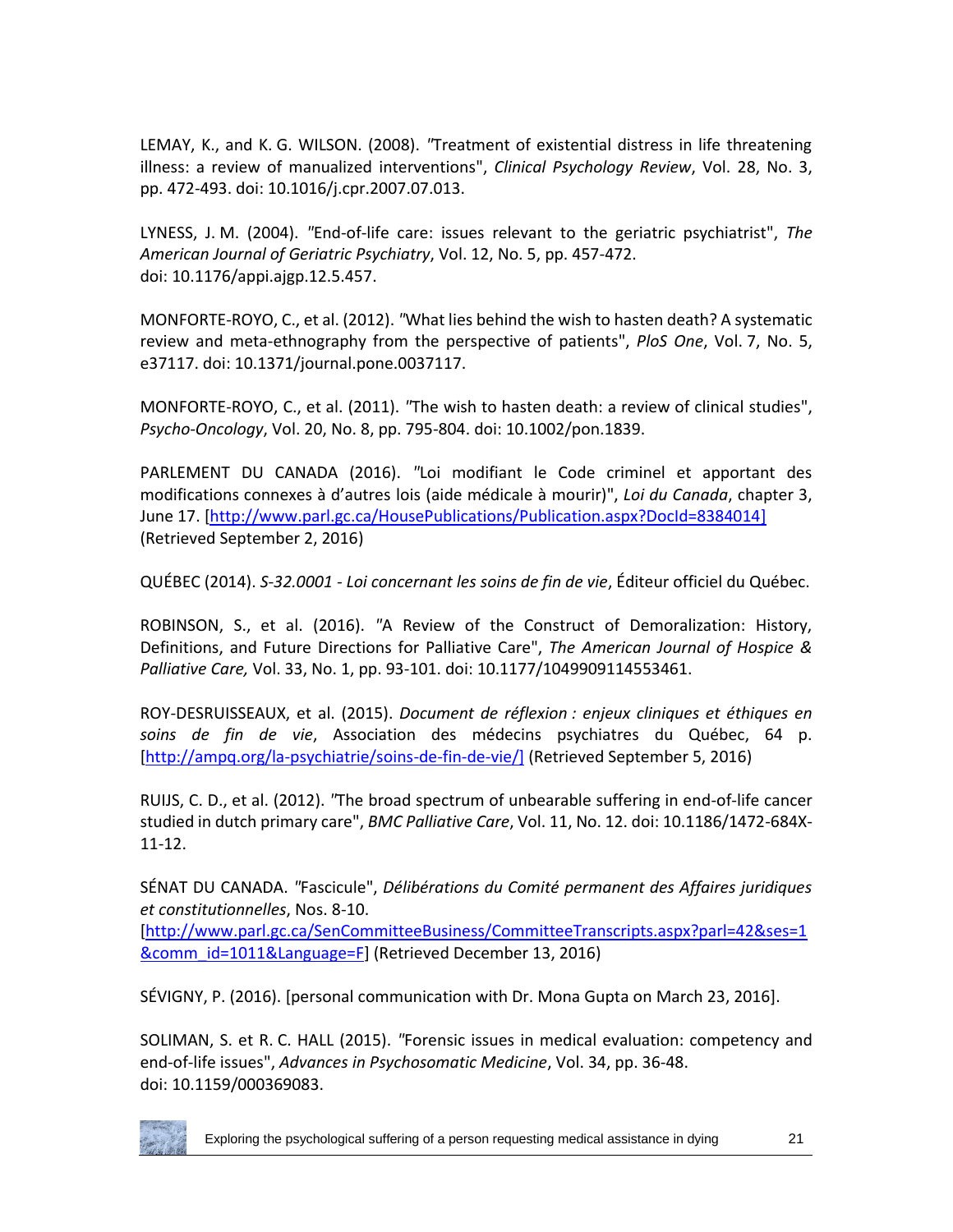SVENAEUS, F. (2014). *"*The phenomenology of suffering in medicine and bioethics", *Theoretical Medicine and Bioethics*, Vol. 35, No. 6, pp. 407-420. doi: 10.1007/s11017-014- 9315-3.

TOMLINSON, E., et al. (2015). *"*Euthanasia and Physician-Assisted Suicide in Dementia: A Qualitative Study of the Views of Former Dementia Carers", *Palliative Medicine,* Vol. 29, No. 8, pp. 720-726. doi: 10.1177/0269216315582143.

VACHON, M., L. FILLION and M. ACHILLE (2009). *"*A conceptual analysis of spirituality at the end of life", *Journal of Palliative Medicine*, Vol. 12, No. 1, pp. 53-59. doi: 10.1089/jpm.2008.0189.

VAN BAARSEN, B. (2009). *"*Suffering, Loneliness, and the Euthanasia Choice: An Explorative Study", *Journal of Social Work in End-of-Life & Palliative Care*, Vol. 4, No. 3, pp. 189-213. doi: 10.1080/15524250902822366.

VILLAVICENCIO-CHÁVEZ, C., et al. (2014). *"*Physical and Psychological Factors and the Wish to Hasten Death in Advanced Cancer Patients", *Psycho-Oncology*, Vol. 23, No 10, pp. 1125-1132. doi: 10.1002/pon.3536.

WERTH, J. L., J. R. GORDON, and R. R. JOHNSON. (2002). *"*Psychosocial Issues near the End of Life", *Aging & Mental Health,* Vol. 6, No. 4, pp. 402-412. doi: 10.1080/1360786021000007027.

WIJSBEK, H. (2012). *"*The Subjectivity of Suffering and the normativity of Unbearableness in Kimsma, Youngner", in YOUNGNER, S. J., and G. KIMSMA. *Physician-Assisted Death in Perspective - Assessing the Dutch Experience*, Cambridge University Press, USA, 400 p.

WILSON, K. G., et al. (2007). *"*Desire for euthanasia or physician-assisted suicide in palliative cancer care", *Health Psychology*, Vol. 26, No. 3, pp. 314-323. doi: 10.1037/0278- 6133.26.3.314.

WILSON, K. G., D. CURRAN, and C. J. MCPHERSON. (2005). *"*A burden to others: a common source of distress for the terminally ill", *Cognitive Behaviour Therapy*, Vol. 34, No. 2, pp. 115- 123. doi: 10.1080/16506070510008461.

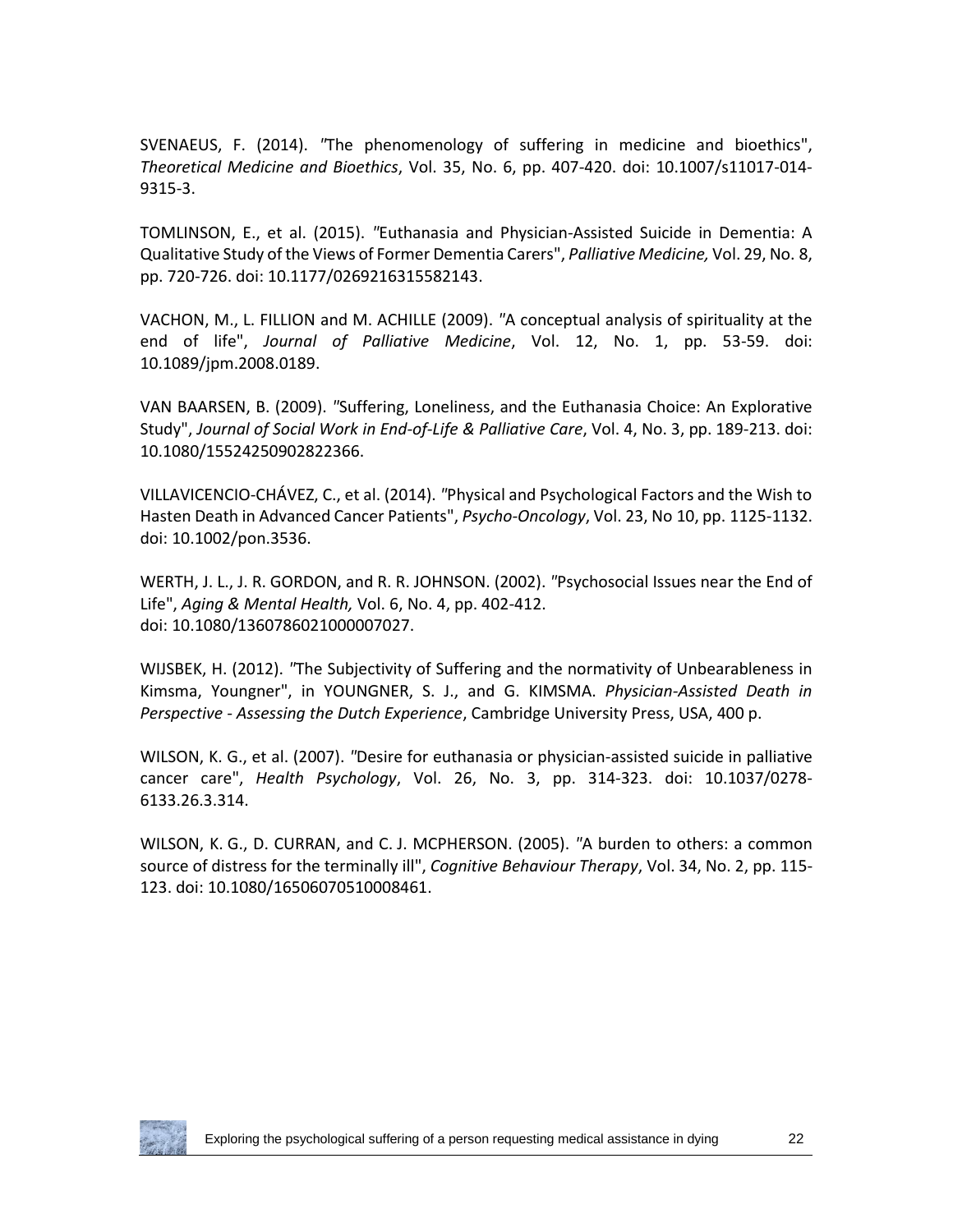# **Recommended reading list**

CANADA (2016). *Contexte législatif : aide médicale à mourir (projet de loi C-14, tel que sanctionné le 17 juin 2016)*, Ottawa, 62 p. [\[http://www.justice.gc.ca/fra/pr-rp/autre](http://www.justice.gc.ca/fra/pr-rp/autre-other/amsr-adra/)[other/amsr-adra/\]](http://www.justice.gc.ca/fra/pr-rp/autre-other/amsr-adra/) (Retrieved September 5, 2016)

COUR SUPRÊME DU CANADA (2015). *Carter* v. *Canada* (Procureur général), 2015 SCC 5, [2015] 1 S.C.R. 331.

CASSELL, E. J. (1994a). *"*The Nature of Suffering", in *The Nature of Suffering and the Goals of Medicine*, Cary, NC, USA, Oxford University Press, pp. 29-45.

CASSELL, E. J. (1994b). *"*Suffering in Chronic Illness", in *The Nature of Suffering and the Goals of Medicine*, Cary, NC, USA, Oxford University Press, pp. 46-61.

COLLÈGE DES MÉDECINS DU QUÉBEC (2009). *Le médecin, les soins appropriés et le débat sur l'euthanasie : Document de réflexion*, 9 p. [\[http://www.cmq.org/publications-pdf/p-1-2009-10-01-fr-medecin-soins-appropries-debat](http://www.cmq.org/publications-pdf/p-1-2009-10-01-fr-medecin-soins-appropries-debat-euthanasie.pdf?t=1490200270589)[euthanasie.pdf?t=1490200270589\]](http://www.cmq.org/publications-pdf/p-1-2009-10-01-fr-medecin-soins-appropries-debat-euthanasie.pdf?t=1490200270589) (Retrieved September 5, 2016)

COLLÈGE DES MÉDECINS DU QUÉBEC (2008). *Pour des soins appropriés au début, tout au long et en fin de vie : Rapport du groupe de travail en éthique clinique*, 50 p. [\[http://www.cmq.org/publications-pdf/p-1-2008-10-01-fr-pour-des-soins-appropries-au](http://www.cmq.org/publications-pdf/p-1-2008-10-01-fr-pour-des-soins-appropries-au-debut-tout-au-long-et-en-fin-de-vie.pdf?t=1490200270589)[debut-tout-au-long-et-en-fin-de-vie.pdf?t=1490200270589\]](http://www.cmq.org/publications-pdf/p-1-2008-10-01-fr-pour-des-soins-appropries-au-debut-tout-au-long-et-en-fin-de-vie.pdf?t=1490200270589) (Retrieved September 5, 2016)

COMMISSION SPÉCIALE SUR LA QUESTION DE MOURIR DANS LA DIGNITÉ (2012). *Mourir dans la dignité* [Rapport], Québec, 183 p. [\[http://www.assnat.qc.ca/fr/travaux](http://www.assnat.qc.ca/fr/travaux-parlementaires/commissions/csmd/mandats/Mandat-12989/index.htm)[parlementaires/commissions/csmd/mandats/Mandat-12989/index.htm\]](http://www.assnat.qc.ca/fr/travaux-parlementaires/commissions/csmd/mandats/Mandat-12989/index.htm) (Retrieved September 5, 2016)

DANEAULT, S., et al. (2004). *"*The Nature of Suffering and Its Relief in the Terminally Ill: A Qualitative Study", *Journal of Palliative Care*, Vol. 20, No. 1, pp. 7-11.

PASMAN, H. R. W., et al. (2009). *"*Concept of Unbearable Suffering in Context of Ungranted Requests for Euthanasia: Qualitative Interviews with Patients and Physicians", *BMJ,* No. 339, b4362. doi: 10.1136/bmj.b4362.

SHUKLENK, U., et al. (2011). *Prise de décisions en fin de vie* [Rapport du Groupe d'experts de la Société royale du Canada], Société royale du Canada, Ottawa, 139 p. [\[https://rsc-src.ca/fr/groupes-dexperts/src-rapports/prise-de-d%C3%A9cisions-en-fin-de](https://rsc-src.ca/fr/groupes-dexperts/src-rapports/prise-de-d%C3%A9cisions-en-fin-de-vie)[vie\]](https://rsc-src.ca/fr/groupes-dexperts/src-rapports/prise-de-d%C3%A9cisions-en-fin-de-vie) (Retrieved September 5, 2016)